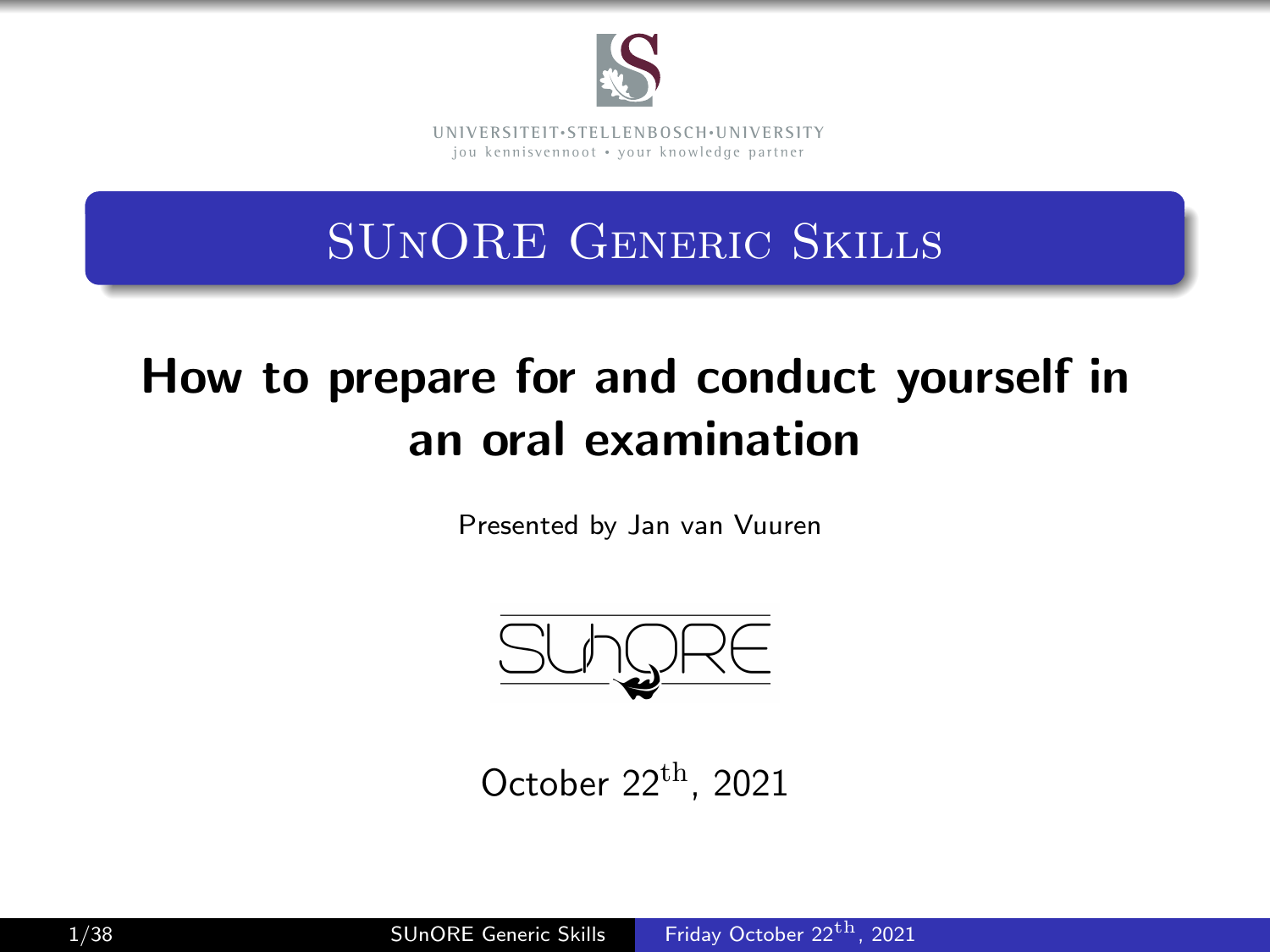### • The examination process & criteria

- A final-year skripsie
- A masters thesis
- A PhD dissertation
- How to prepare
	- What to do before the examination
	- How to behave during the examination
	- What to expect during question time
- Next week's programme.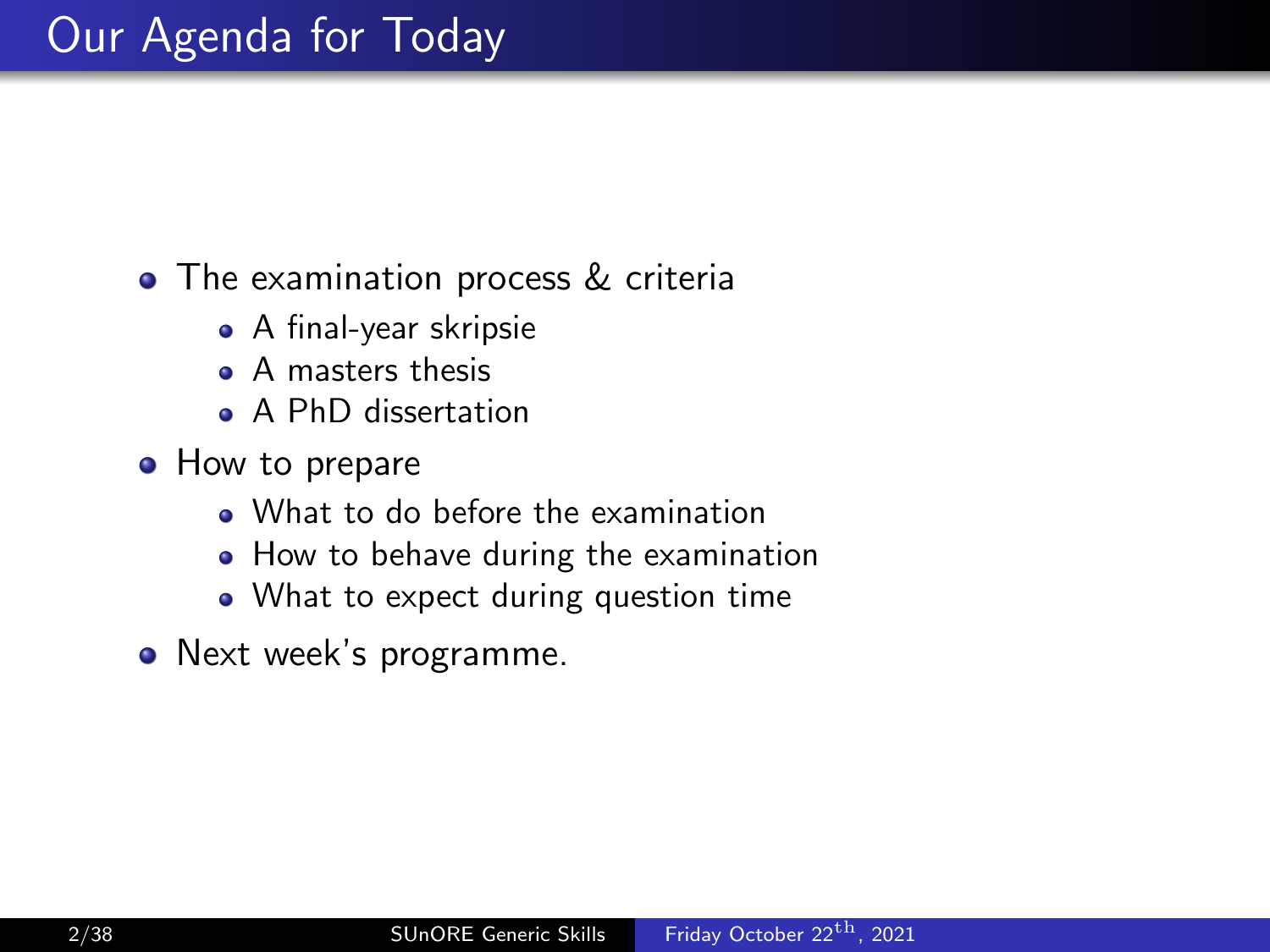

**UNI V E R SI T EI T**• **S T E L L EN BO S CH**•**UNI V E R SI T Y** jou kennisvennoot • your knowledge partner



# The Examination Process & Criteria

3/38 SUnORE Generic Skills [Friday October 22](#page-0-0)<sup>th</sup>, 2021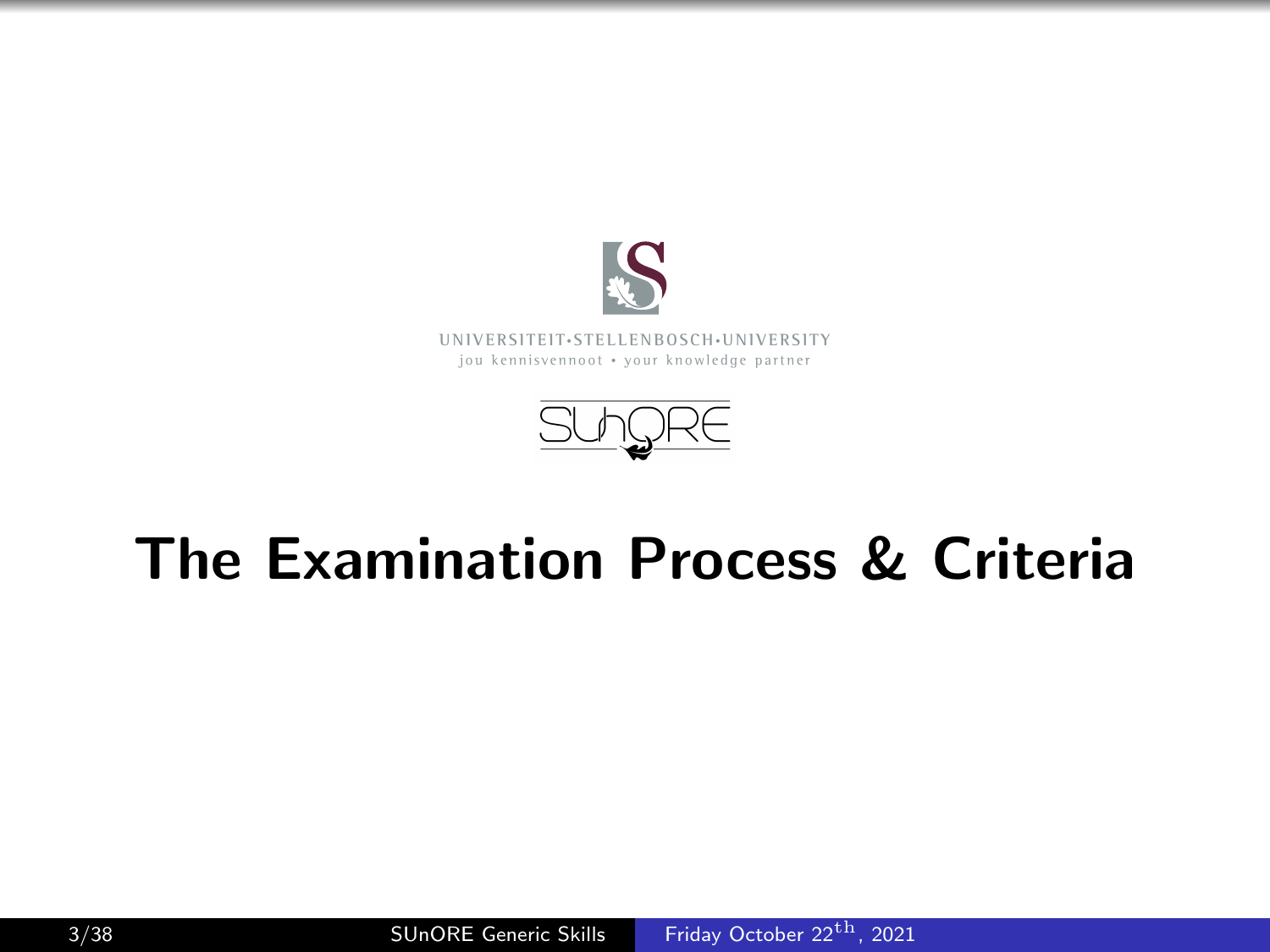### The Process of Handing In

- **1** Bring along an electronic copy of the final draft of your document
- 2 Also bring the last bescribbled versions of the chapters
- **3** Student & supervisor go through each page of the final draft
	- checking the last few corrections
	- checking for page break & alignment problems
	- checking the placement of floats
- <sup>4</sup> Certain changes may have to be made
- **•** Thereafter the student submits skripsie/thesis/dissertation electronically together with additional required documents
- <sup>6</sup> Try to submit well in advance of the actual deadline
- **2** After the examination process, final corrections may be required (only then bind the document nicely)
- <sup>8</sup> Please deliver a hardback bound copy of your document to your supervisor and another one for the lab (not skripsies).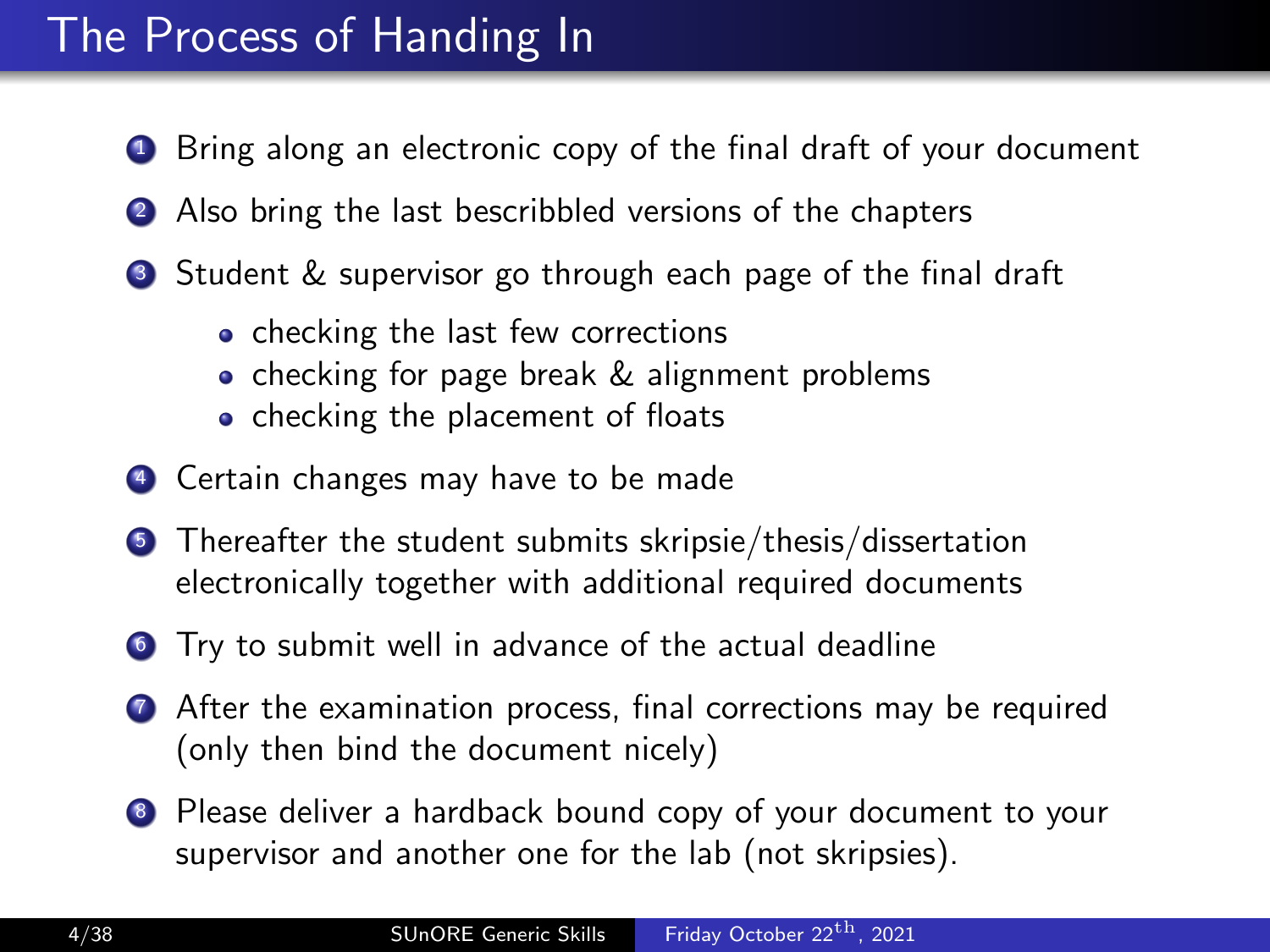### The Examination Process — A Skripsie

- **1** An independent internal examiner and an independent external examiner are appointed before submission
- <sup>2</sup> Hand-in deadline: 5 November 2021
- <sup>3</sup> No research or conference papers are required
- <sup>4</sup> The student presents a closed 10min overview (on 29 Nov to 1 Dec) of the skripsie to the examination panel and supervisor (there is no public defense of the work)
- $\bullet$  A closed ( $\pm 10$  min) question session follows during which the examiners question the student (the supervisor can also ask questions, but this is usually kept to a minimum)
- <sup>6</sup> Mark out of 100 awarded based on 14 assessment criteria  $(> 50: Pass; > 75: Distinction).$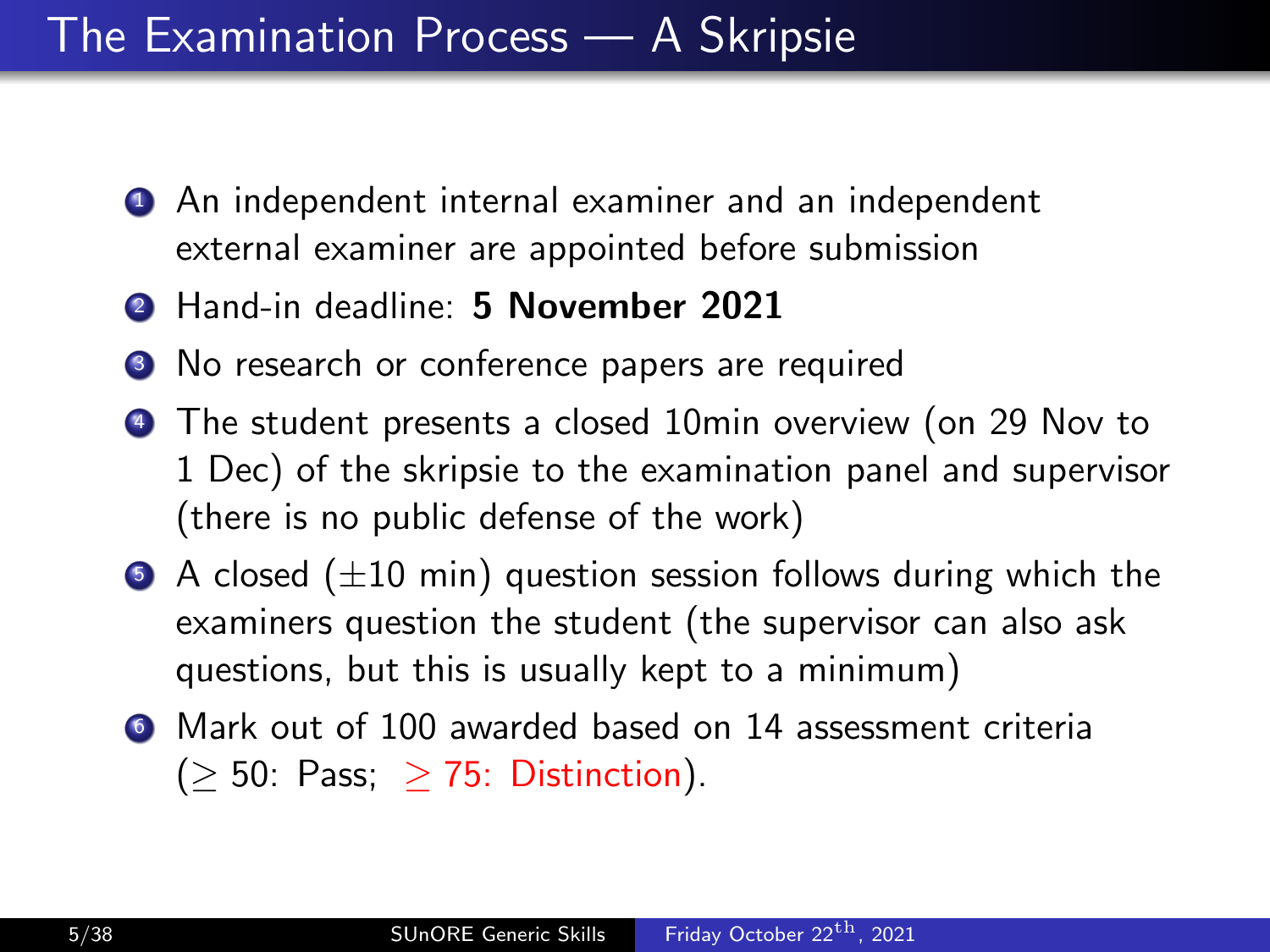## The Examination Criteria — A Skripsie

The fourteen assessment criteria are based on:

- **1** Your problem statement
- <sup>2</sup> Your literature study and theoretical skripsie contents
- <sup>3</sup> Your ability to demonstrate problem solving skills
- The quality of your application of tools, skills, methodologies
- **5** The quality of your numerical and other results
- **•** Critical challenging of assumptions & embracing new thinking
- **2** Your maturity when reflecting on the project
- <sup>8</sup> The quality of your written report
- <sup>9</sup> Your verbal communication skills (binary)
- **10** Your use of presentation media (binary)
- **11** Your non-verbal communication skills (binary)
- **2** Content of the oral presentation (binary)
- **3** Your ability to handle questions & critique
- **4** Your project management skills (supervisor only).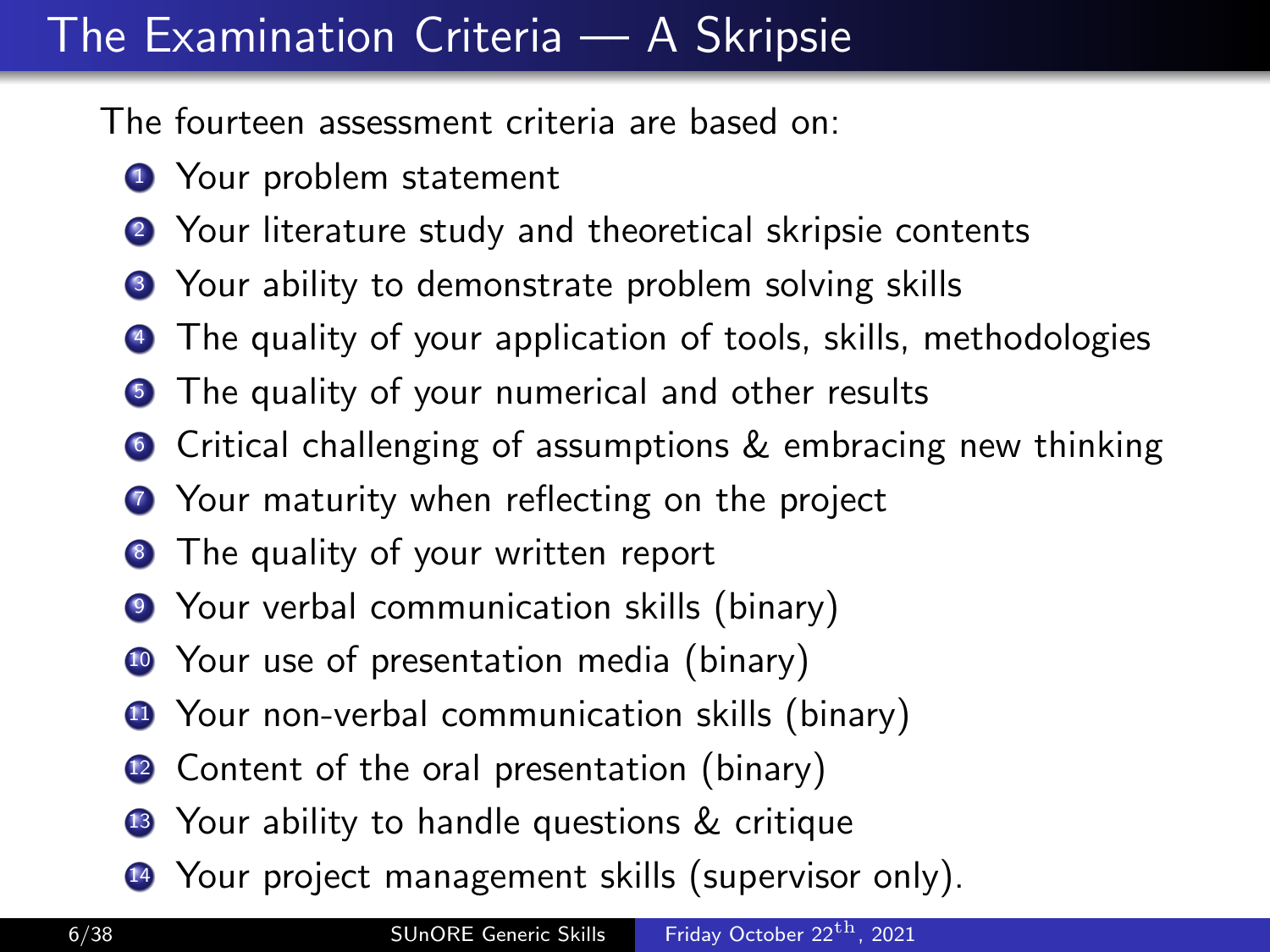### The Examination Process — An MEng Thesis

- **1** An independent internal examiner and an independent external examiner are appointed 6 months before submission
- **2** There are two hand-in deadlines:
	- 31 Aug 2021: For those aiming to graduate in December
	- 18 Nov 2021: For those aiming to graduate in March/April
- One research paper must have been prepared (not submitted)
- <sup>4</sup> Upon receipt of 2 positive reports (based on 8 assessment criteria), permission is granted to defend
- **The student then presents a 20min overview (in Oct/Nov or** in Jan) of the thesis to the public, who are allowed to attack his/her assumptions and/or results (currently a closed session)
- <sup>6</sup> A closed examination session follows during which the examiners question the student under the watchful eye of a non-examining chair (the supervisor observes silently)
- **1** Mark out of 100 awarded ( $\geq$  50: Pass;  $\geq$  75: Distinction).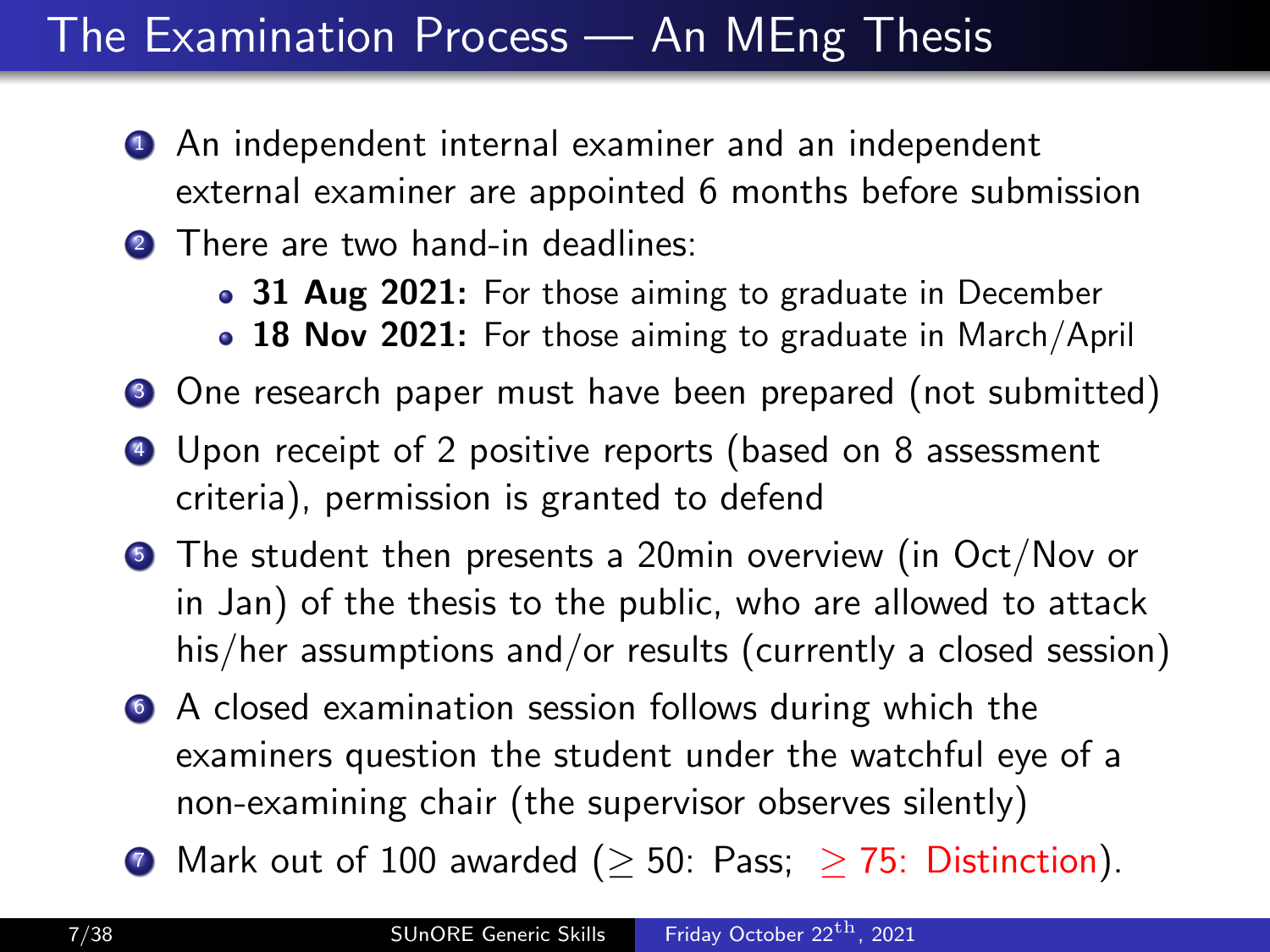### The Examination Criteria — An MEng Thesis

- Have the study objectives and the problems that were investigated been formulated satisfactorily?
- 2 Does the thesis show conversance with and a critical attitude towards the pertinent literature?
- **3** Is the material presented clearly, systematically & logically?
- <sup>4</sup> Does the thesis show that the candidate is sufficiently familiar with the relevant research techniques and methods and have the research results been interpreted correctly?
- **•** Is the linguistic, stylistic and technical editing acceptable?
- <sup>6</sup> Does the candidate show signs of independent, critical thinking or other signs of originality?
- *O* Does this investigation contribute to the knowledge of or insight in the relevant field of study? Are new aspects in the field of study, if any, clearly identified?
- 8 Is the work acceptable for publication?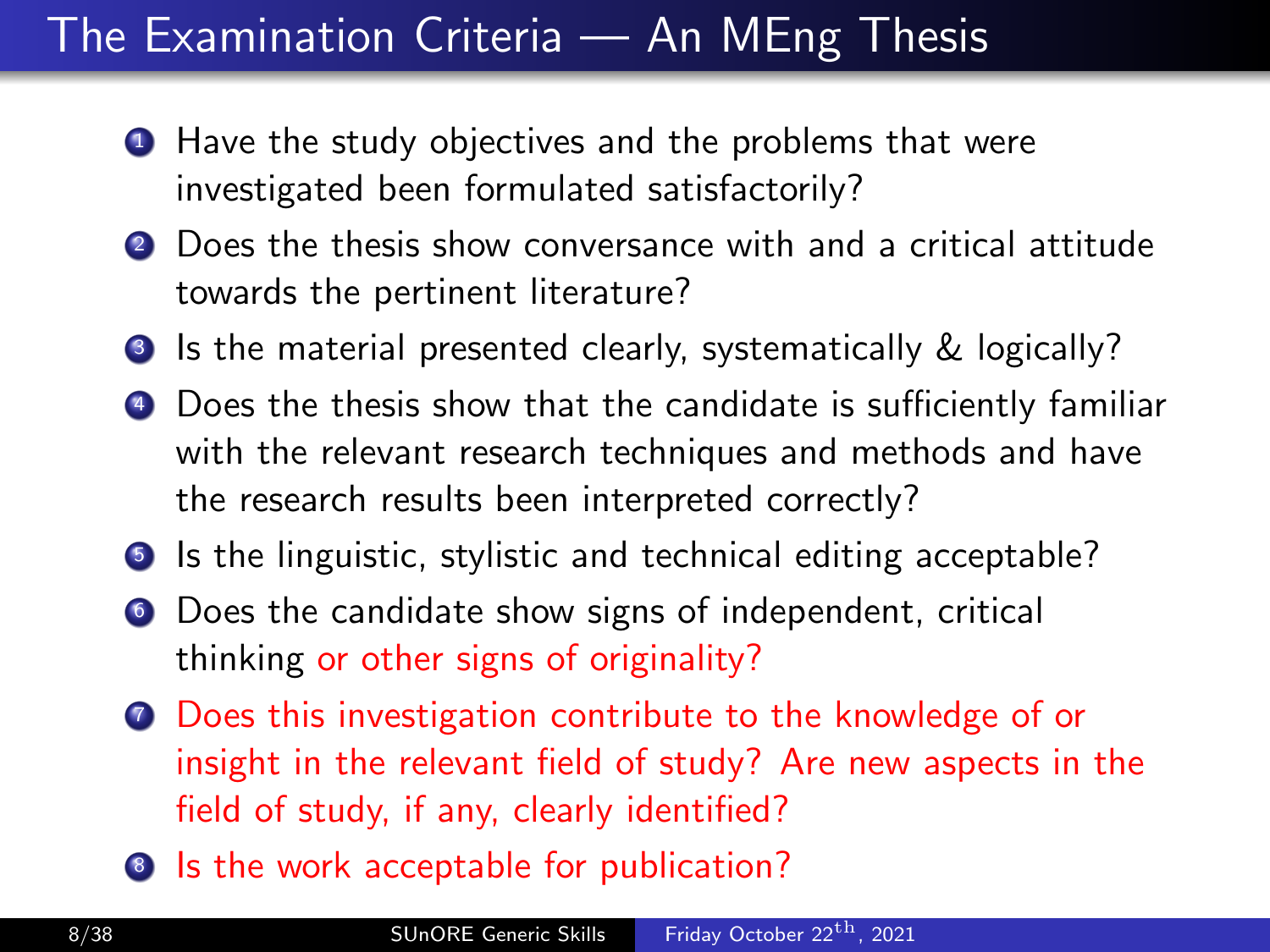## Outcomes of the Examination Process (MEng & PhD)

- A Provided certain factual or editorial changes are made to the satisfaction of the supervisor, the degree should be awarded
- B Provided factual or editorial corrections are made to the satisfaction of the examiner, the degree should be awarded
- C The candidate should be given an opportunity to revise and resubmit the thesis/dissertation
- D The degree should not be awarded

The official outcome is the lowest of the symbols awarded by any of the the examiners

Upgrade requests to PhD are handled separately from the above symbol scheme.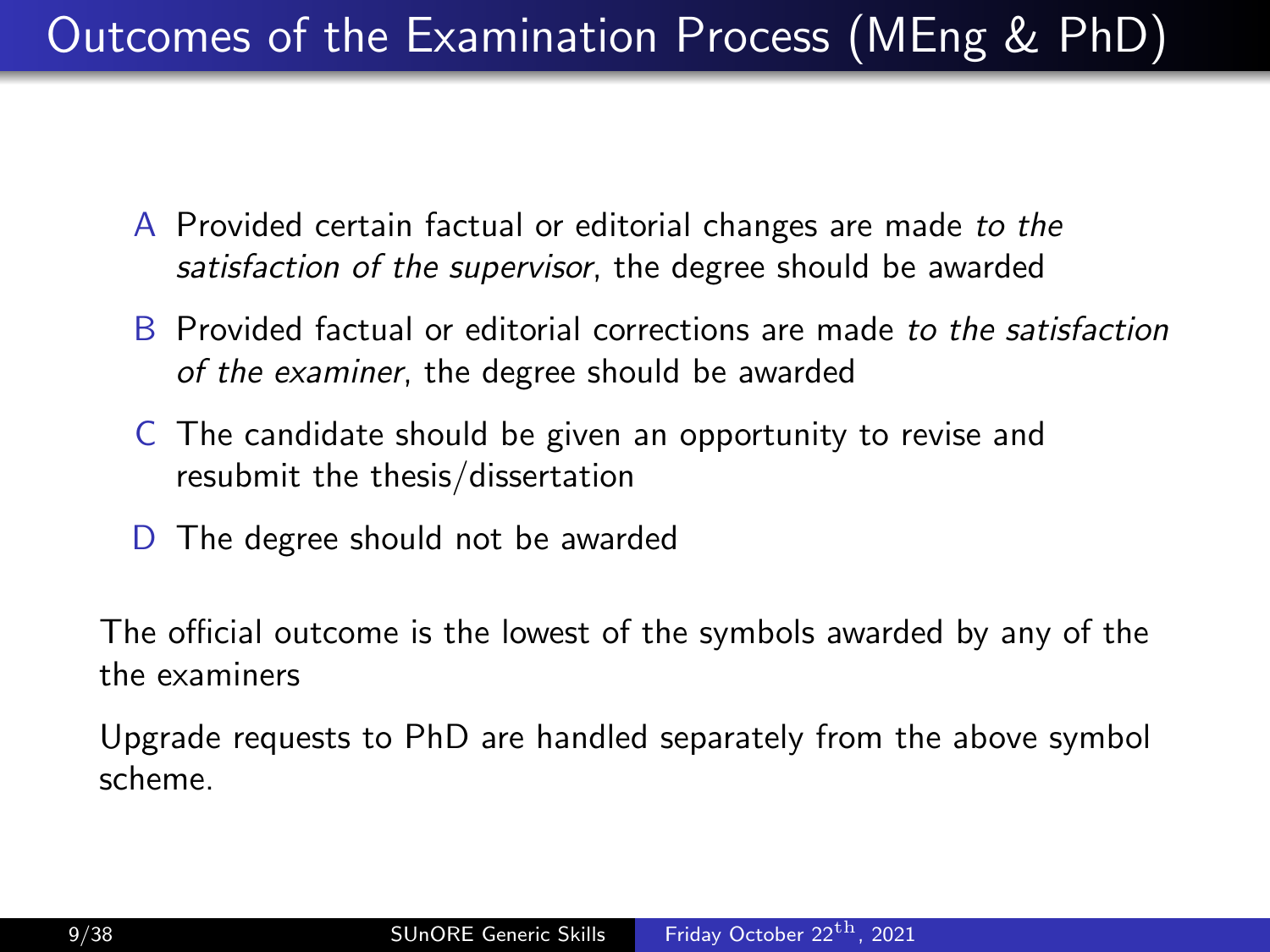### The Examination Process — A PhD Dissertation

- **1** An independent internal examiner and 2 independent external examiners are appointed 6 months before submission
- **2** There are two hand-in deadlines:
	- 31 Jul 2021: For those aiming to graduate in December
	- 21 Oct 2021: For those aiming to graduate in March/April
- **3** At least 2 research paper must have been submitted (preferably accepted)
- **4** Upon receipt of 3 positive reports (based on 11 assessment criteria), permission is granted to defend
- **The student then presents a 30min overview (in Oct or in** Jan) of the dissertation to the public, who are allowed to attack his/her assumptions and/or results (now closed)
- <sup>6</sup> A closed examination session follows during which the examiners question the student under the watchful eye of a non-examining chair (the supervisor observes silently)
- $\bullet$  Mark:  $Z = \bigcap_{i=1}^{11} x_i$   $(Z=1$  means pass;  $Z=0$  means fail).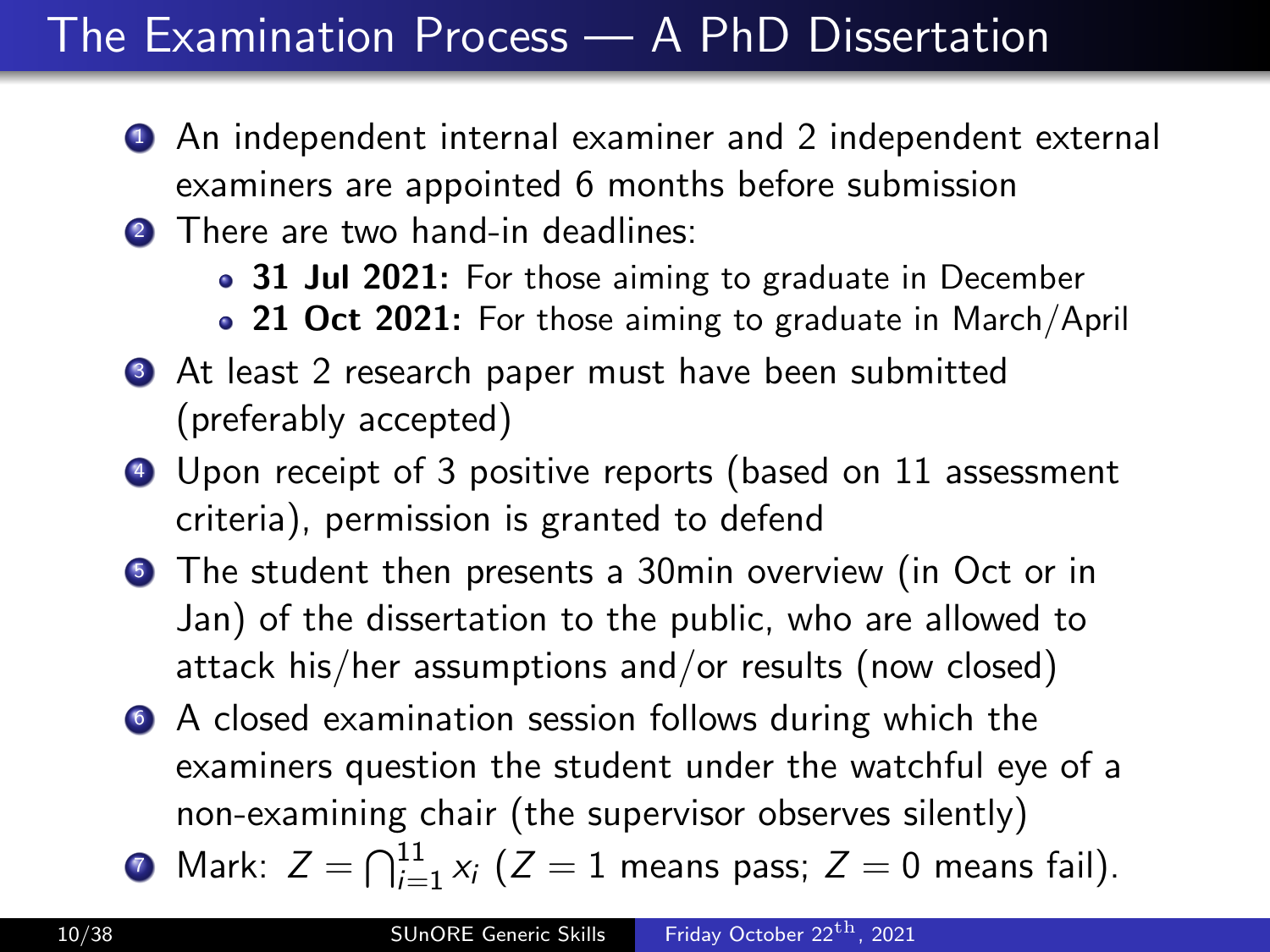### The Examination Criteria — A PhD Dissertation

- **1** Have the objectives of the study been formulated satisfactorily?
- 2 Are the research results a meaningful contribution to knowledge?
- **3** Is there a clear distinction between own and new contributions?
- <sup>4</sup> Can the candidate evaluate the scientific meaning of results and place this in context within existing knowledge?
- **5** Is independent, original, critical thinking demonstrated?
- <sup>6</sup> Is the candidate sufficiently capable of doing independent research?
- **2** Is the candidate familiar with the relevant research techniques?
- 8 Is the candidate critical in respect of the pertinent literature?
- <sup>9</sup> Is the material presented in a clear, systematic and logical manner?
- <sup>10</sup> Is the linguistic, stylistic and technical editing acceptable?
- **41** Are the research results acceptable for multiple publications?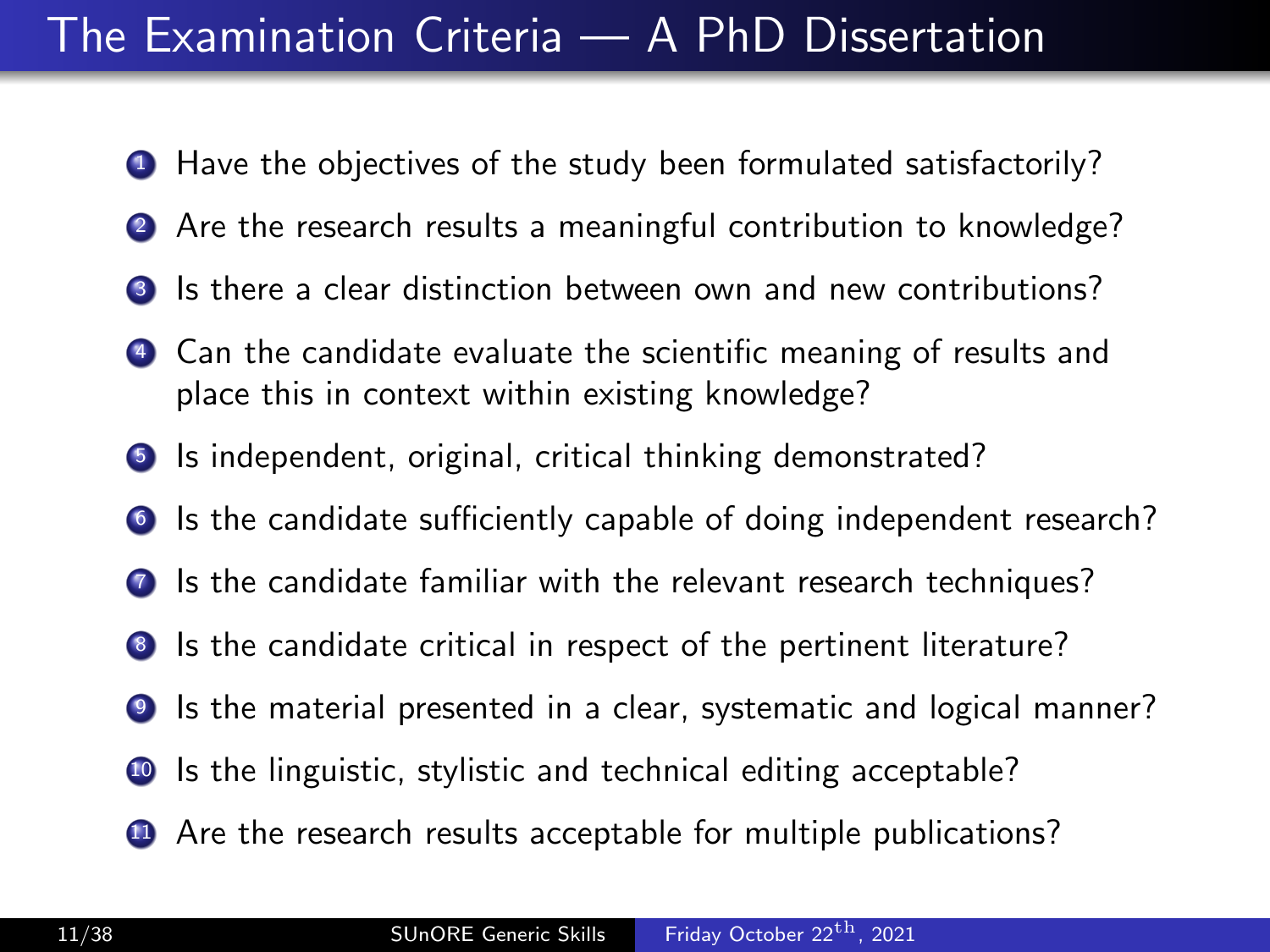

**UNI V E R SI T EI T**• **S T E L L EN BO S CH**•**UNI V E R SI T Y** jou kennisvennoot • your knowledge partner



# What to do Before the Presentation

12/38 SUnORE Generic Skills [Friday October 22](#page-0-0)<sup>th</sup>, 2021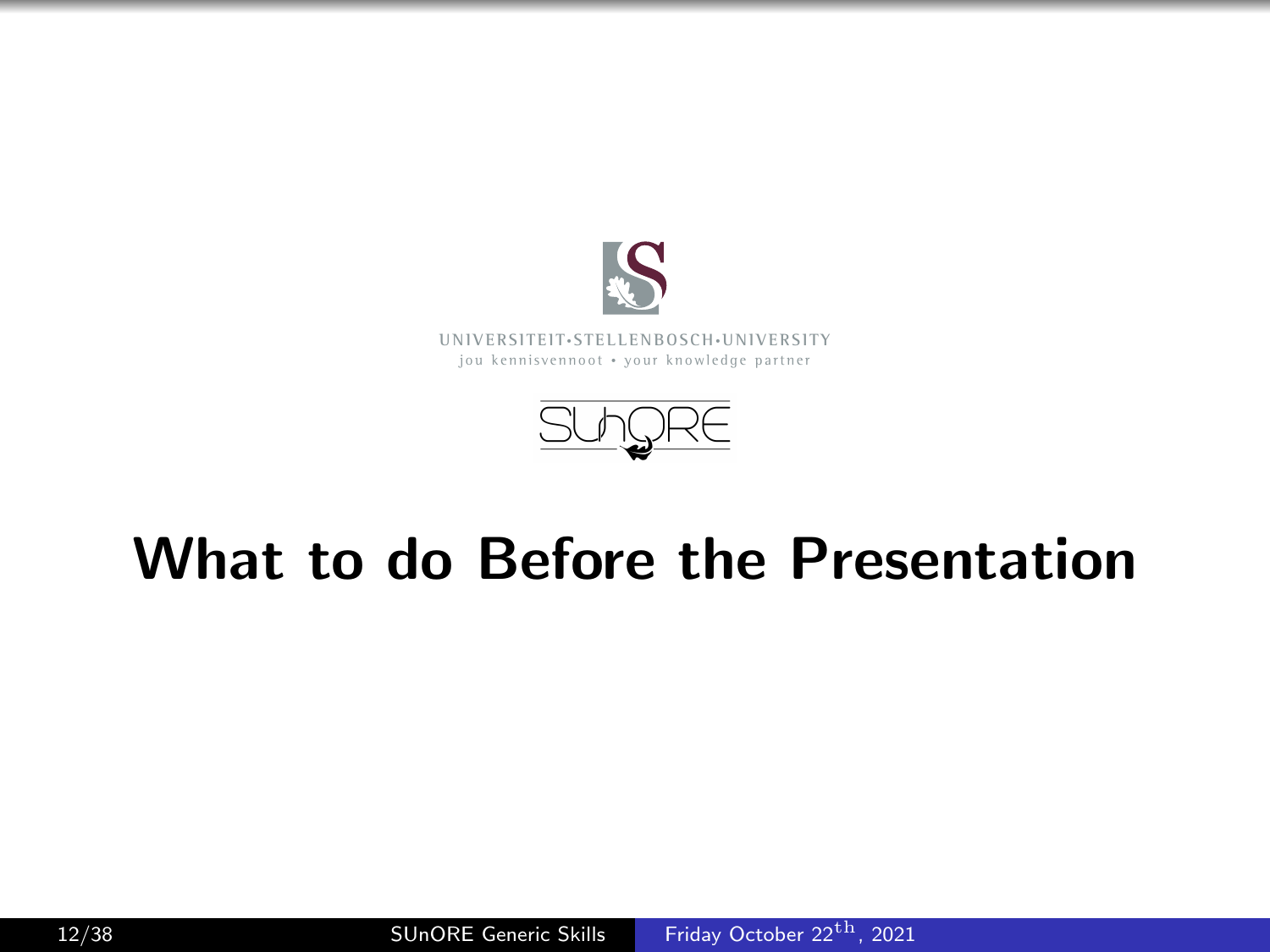### Plan together with your supervisor(s)

- It is your responsibility to book a planning session with your  $supervisor(s)$  — do it well in advance of the presentation
- Things to discuss:
	- Which parts of your work should be presented
	- Of these, which parts should form the focus
	- What level of technical detail should be included
	- How many slides should you have
	- What should be on each slide
- Make notes of the discussion
- Implement the suggestions of your supervisor(s)  $-$  they are based on experience.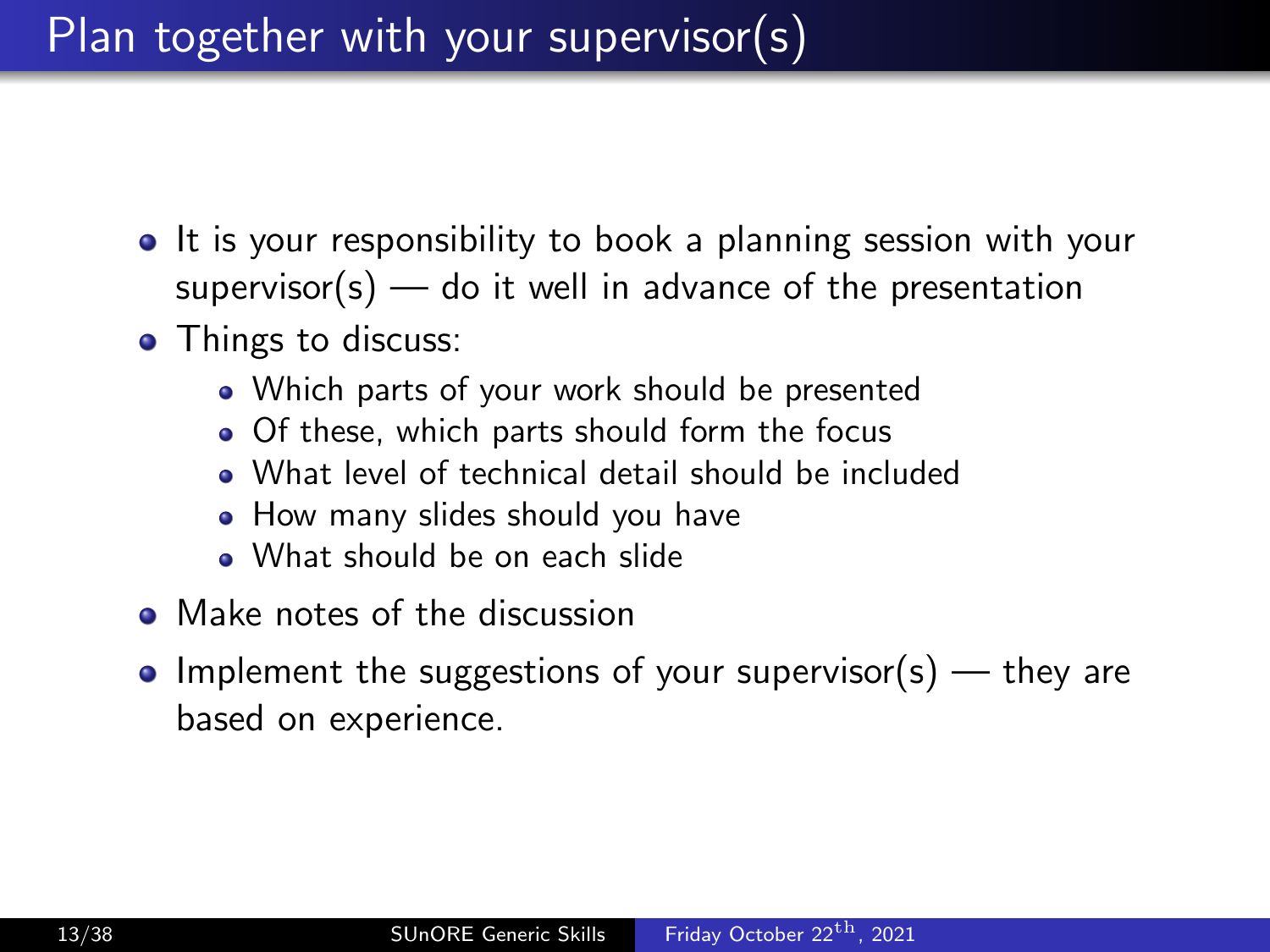### Preparing your slides

- Preferably use Beamer (your work is already in  $\langle \text{FTF} \rangle$ )
- Each slide should have a single, clear purpose
- Aim for:
	- Consistency across your slides
	- A minimalist look & feel (avoid clutter)
	- Use figures & tables rather than mathematics (if possible)
	- Fewer slides than minutes in your presentation
- Avoid:
	- Unnecessarily many logos
	- Full sentences
	- Extremely contrasting or very light colours
	- **Excessive animation**
	- Punctuation as far as possible
- Make sure your slides are carefully proofread
- Number your slides!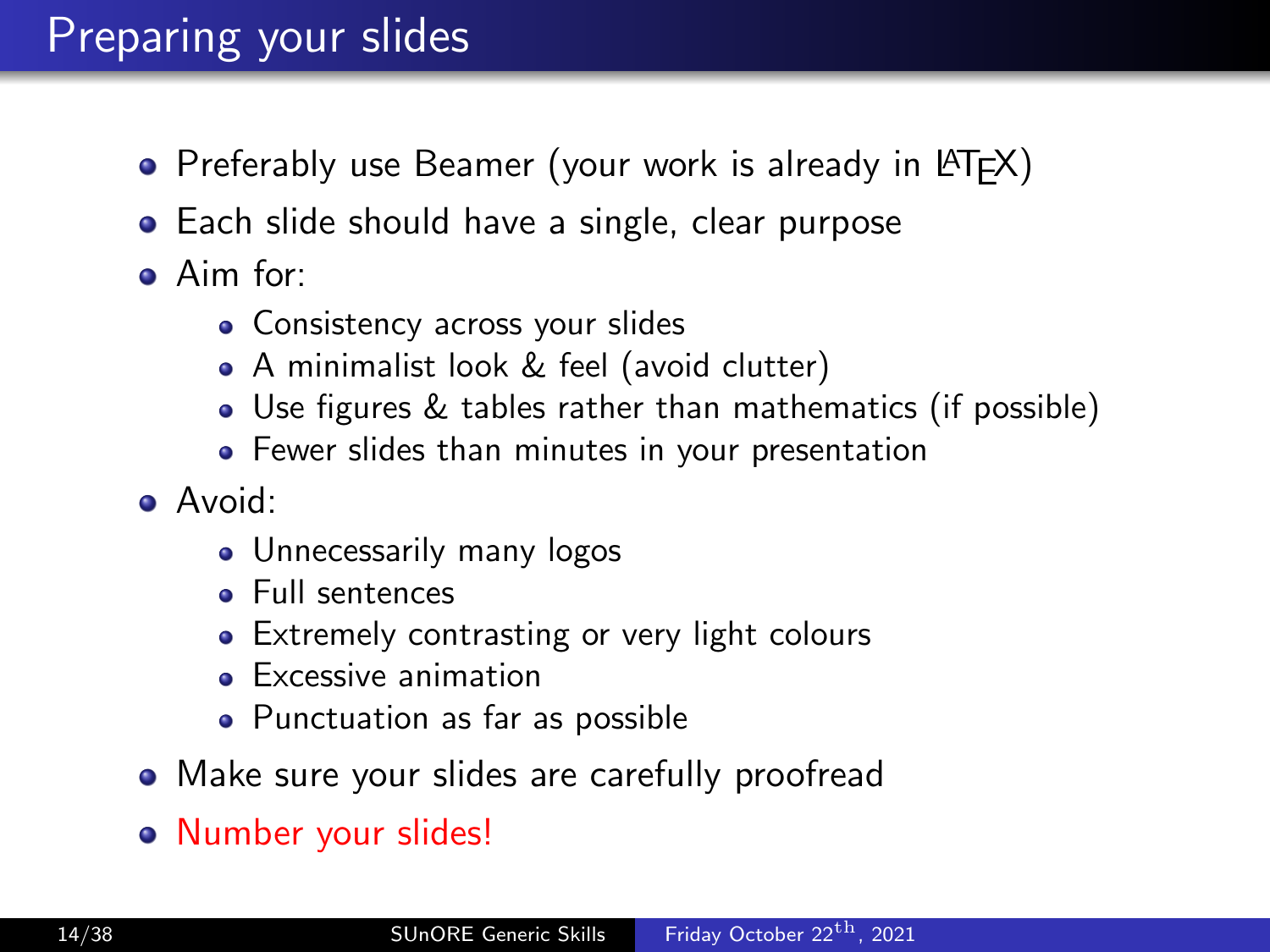### Compulsory slides

- A title slide (first slide), containing:
	- The full title of your skripsie/thesis/dissertation
	- Your name and that of your supervisor(s) separately!
	- The degree for which you are defending
	- The date and presentation occasion (perhaps even a logo)
- An agenda or plan of presentation
	- This need not be the second slide of the presentation
	- Much like a table of contents in written work
	- It should be meaningful and orientate the audience
- A conclusion or summary slide
	- Recap what you have said very briefly
	- Help the audience form a clear picture of your work
- A slide containing key references (last slide)
	- Should be legible and in standard bibliography format
	- Don't include too many references (include your own work)
	- Avoid clapping hands, "Fine" or "Questions?"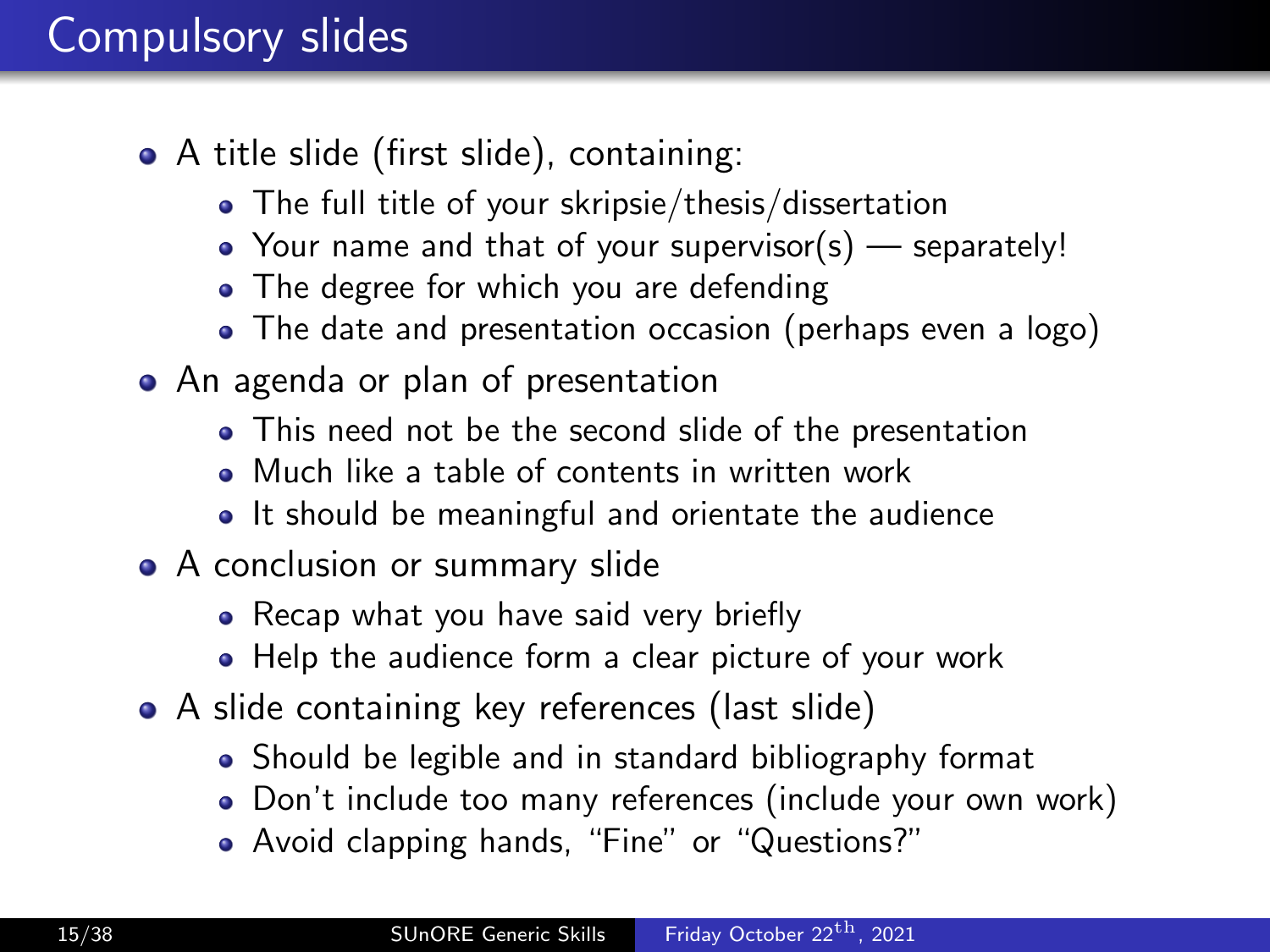Perhaps include additional slides on:

- Your problem statement & study objective(s)
- Essential works in the literature (not skripsie)
- Your modelling / analytic approach (flowchart)
- Key assumptions in your work (list of key words)
- The results obtained (graphs & figures)
- A clear set of findings / recommendations
- $\bullet$  An appraisal of / critique on your own work
- Ideas for possible future follow-up work (not skripsie)
- What the student has learnt, benefits of the work to society and ethical considerations (skripsie only).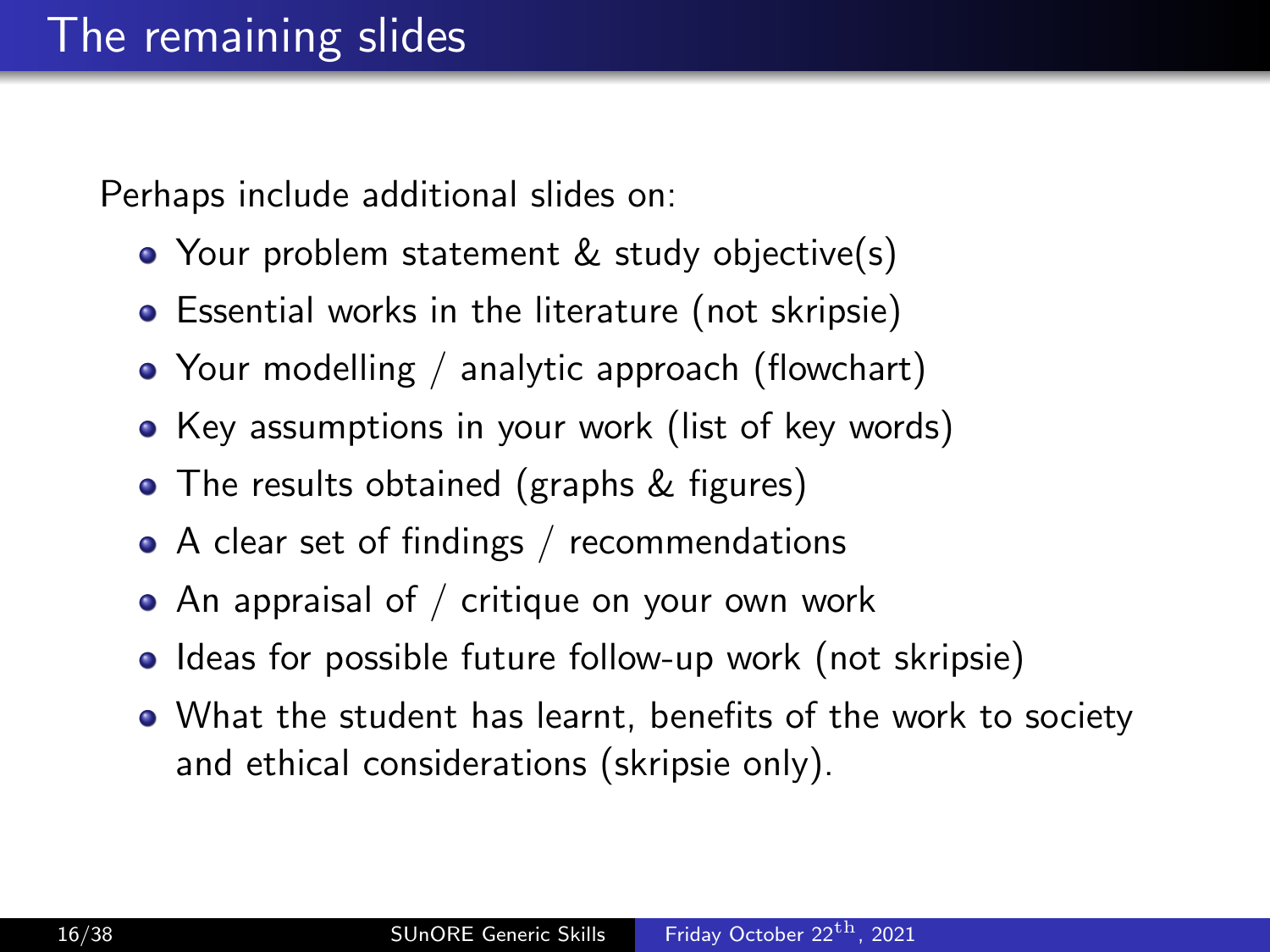### Prepare what you will be saying

- Don't think your preparation is done when your slides are done
- Make careful notes of what you want to say about each slide
- Do not deviate from your planned verbal discussion
- The level of the audience should guide your presentation level
- Spend more time on the hard stuff and less on the easy stuff
- Explain your work to someone beforehand amend your planned discussion to address what they didn't understand
- Allow enough time for your problem statement & conclusion
- Avoid technical detail in your explanations big picture
- Plan the first two minutes word-for-word if you're nervous
- Litmus test: Can you replicate your presentation closely?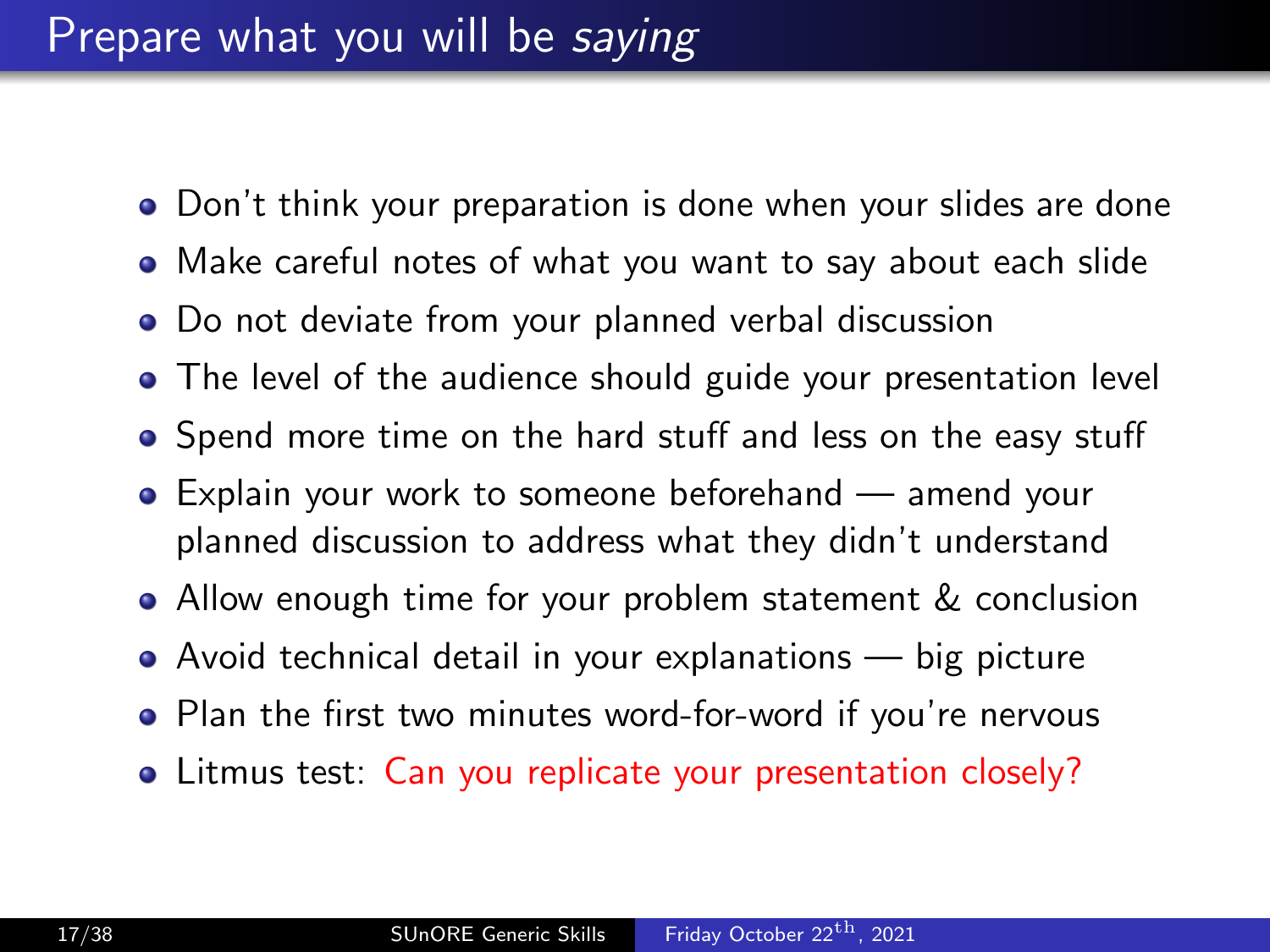- Practice your presentation a few times on your own (out loud)
- Practice in front of your girl/boyfriend or parents they will be sympathetic and focus on how you come across
- Practice in front of your fellow students they will tell you if you don't explain the technical detail well
- Practice in front of your supervisor  $-$  (s) he will give you improvement tips based on experience
- Once you know your presentation well, time yourself.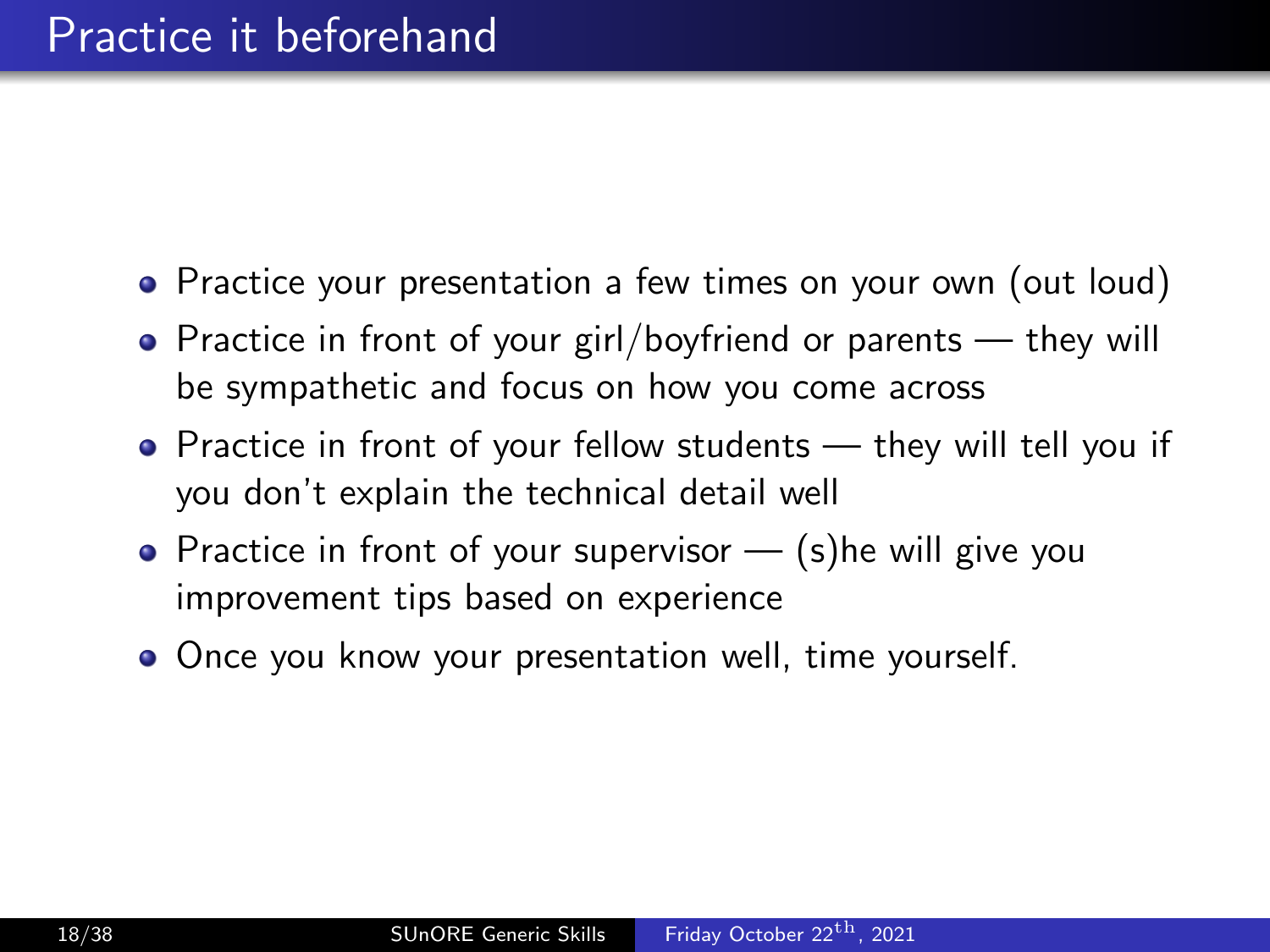

#### **UNI V E R SI T EI T**• **S T E L L EN BO S CH**•**UNI V E R SI T Y** jou kennisvennoot • your knowledge partner



# During the Presentation

19/38 SUnORE Generic Skills [Friday October 22](#page-0-0)<sup>th</sup>, 2021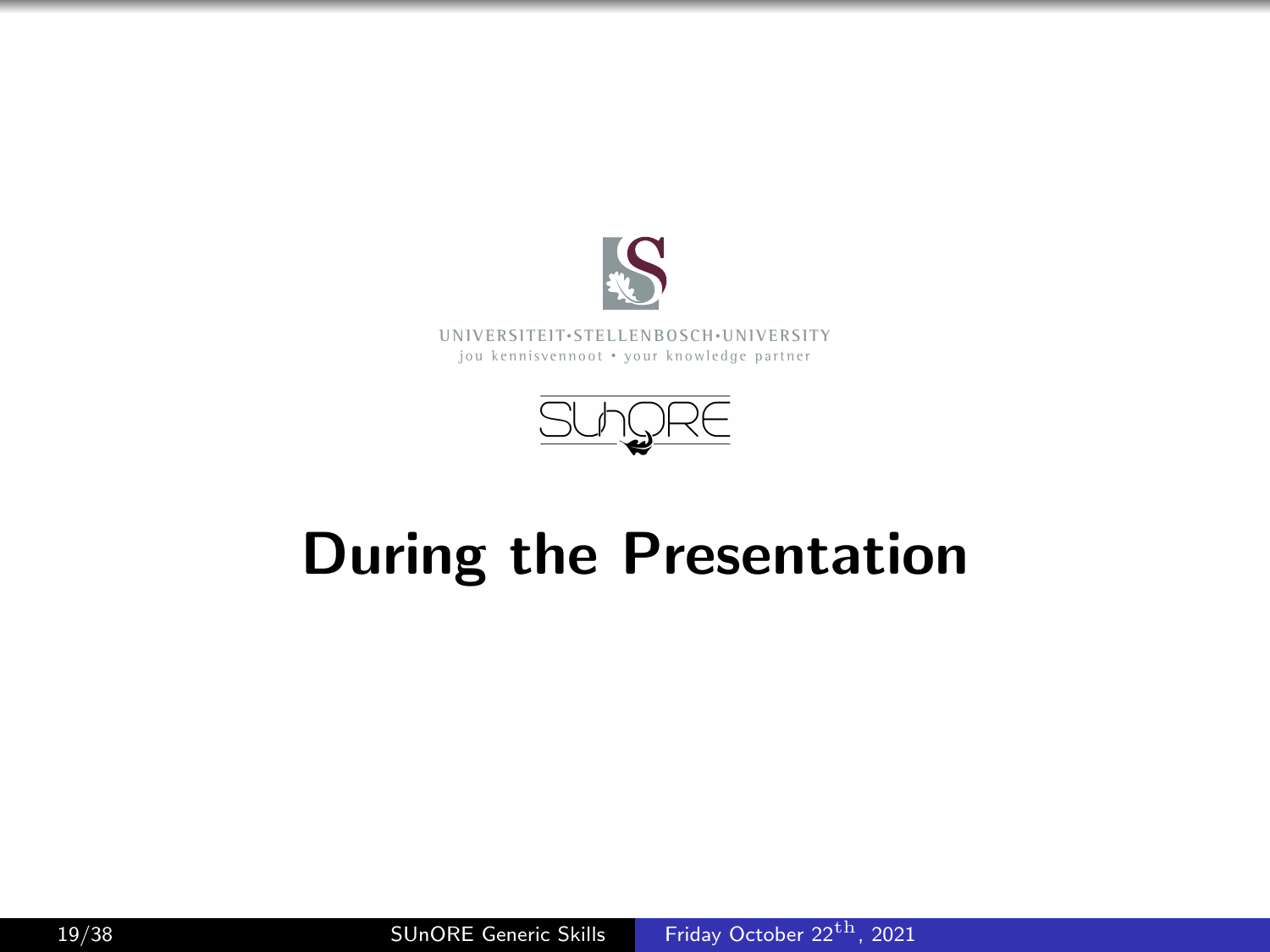### What to bring, wear & do before starting

- Aim to:
	- Arrive on time and load your presentation on the laptop
	- Put up your title slide before being introduced
	- Look clean, shaven & alert; come across as a professional
	- Make sure there is a glass of water available
- Avoid:
	- Shorts, hats, jeans & T-shirts with slogans
	- Plakkies, jogging shoes, open shoes & high-heel shoes
	- Too much makeup / looking too sexy
	- Wearing a suit (or even a tie)
- Bring along:
	- A flash disc containing your presentation slides
	- Your notes & a paper copy of your slides
	- A pen & copy of your written work.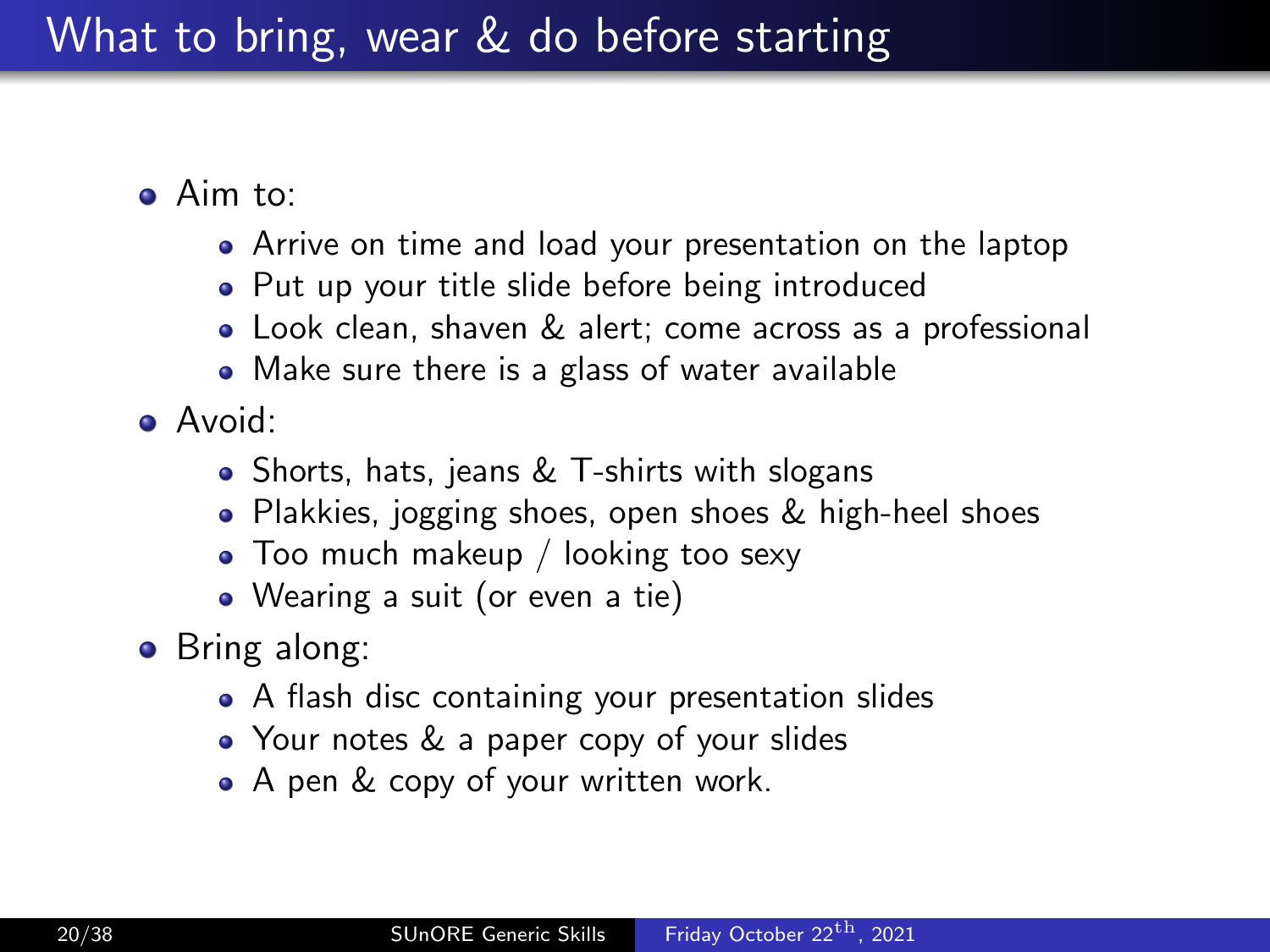- Allow the chairperson to introduce you don't just start
- Don't repeat your name and presentation title if this is mentioned by the chairperson; otherwise start with your name & presentation title
- Stop when the chairperson says your time is up
- $\bullet$  Don't end your presentation by inviting questions  $-$  it's the chairperson's prerogative to invite questions
- End your presentation by bringing up the references slide, merely saying "Thank you for your attention"
- Don't indicate to audience members to start asking questions when their hands are up.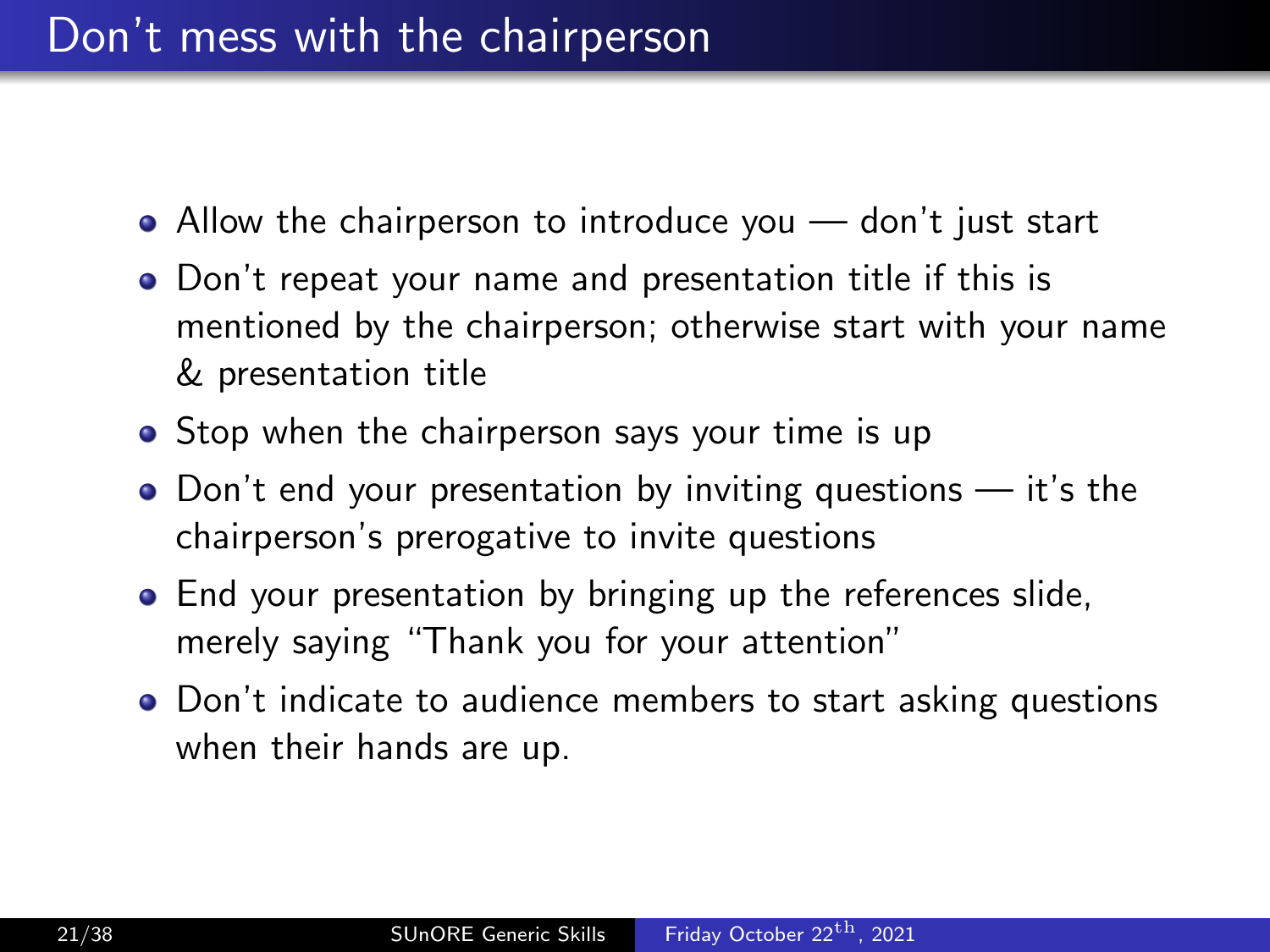- Act professionally, avoid jokes and excuses
- Speak slowly and loudly (project your voice)
- Don't read your presentation from written notes
- Avoid irritating habits  $-$  saying uhm, moving to  $\&$  fro, etc. (perhaps make a video of yourself talking beforehand to discover any irritating habits)
- Avoid moving backwards and forwards in your slides.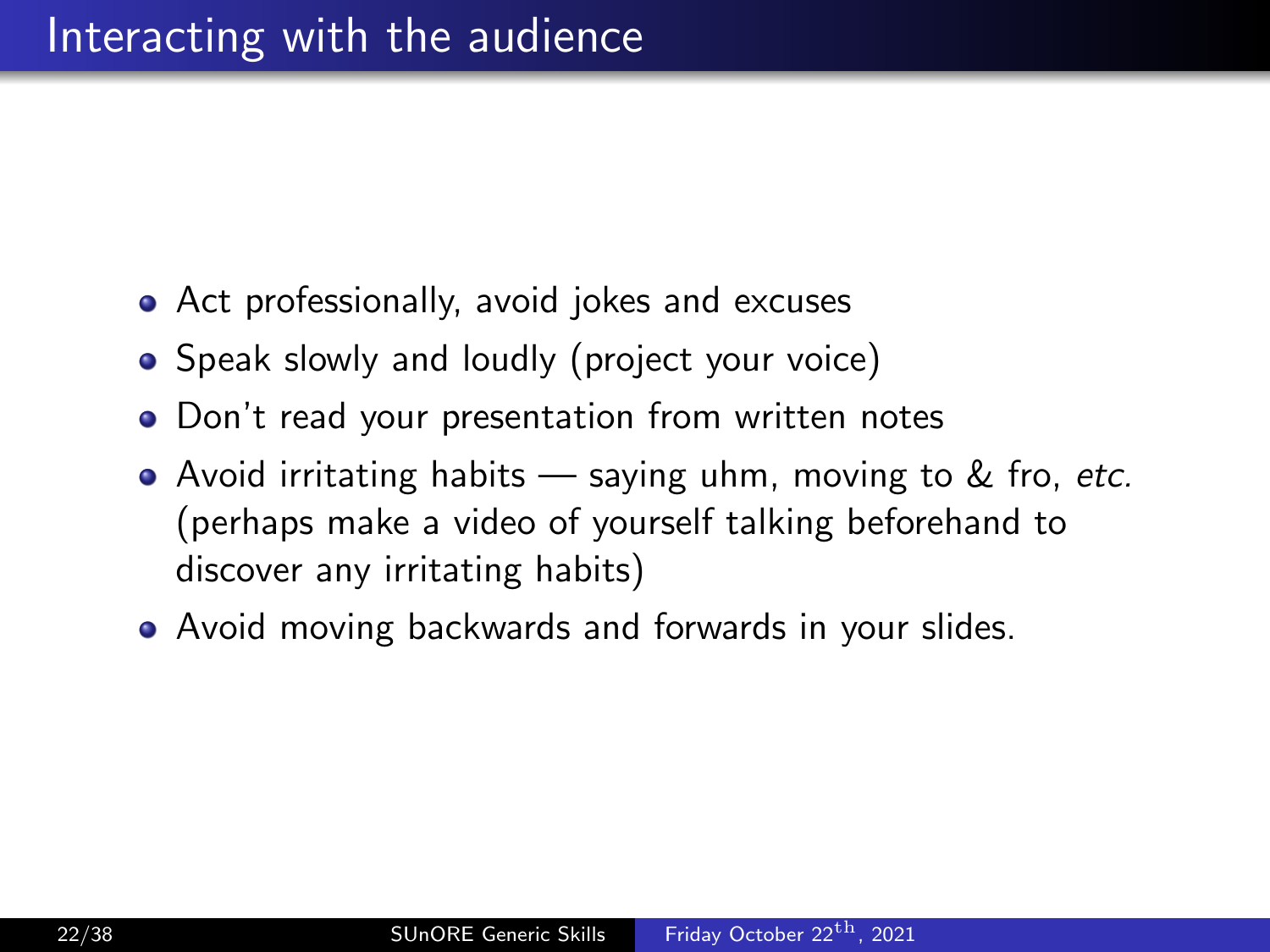- Don't start out too relaxed maintain good pace at the start
- Do not accelerate your presentation pace towards the end . . .
- Stick to what you planned to say; avoid going off on a tangent
- Practice out loud beforehand, timing yourself (preferably in the same venue you will be using for the real presentation)
- Make a video of any demonstrations that you want to give (and make sure the laptop supports the video file format)
- Prepare for the possibility of omitting a slide or two if time is tight — never stop abruptly before your conclusion.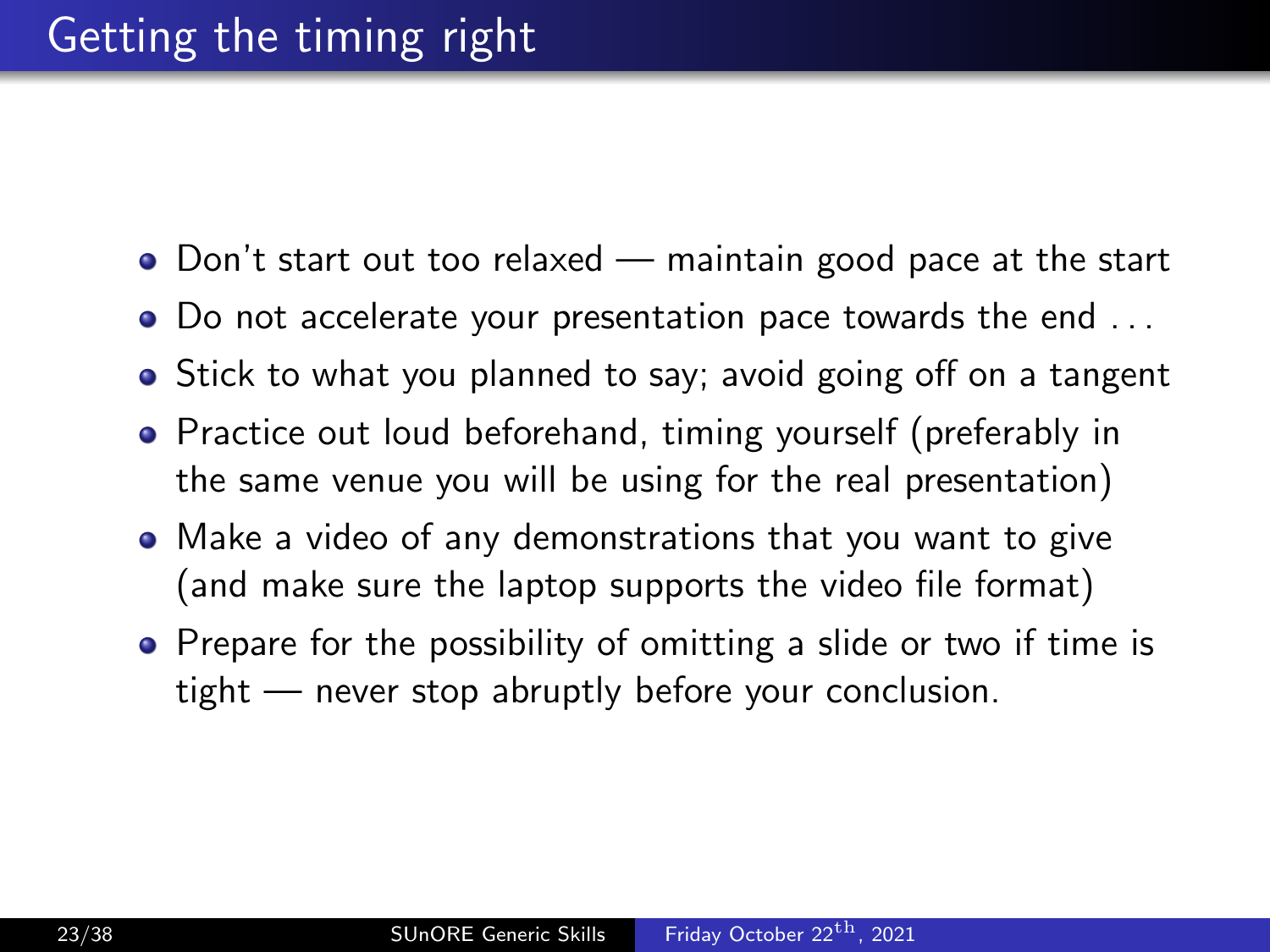

**UNI V E R SI T EI T**• **S T E L L EN BO S CH**•**UNI V E R SI T Y** jou kennisvennoot • your knowledge partner



# Afterwards . . . Question Time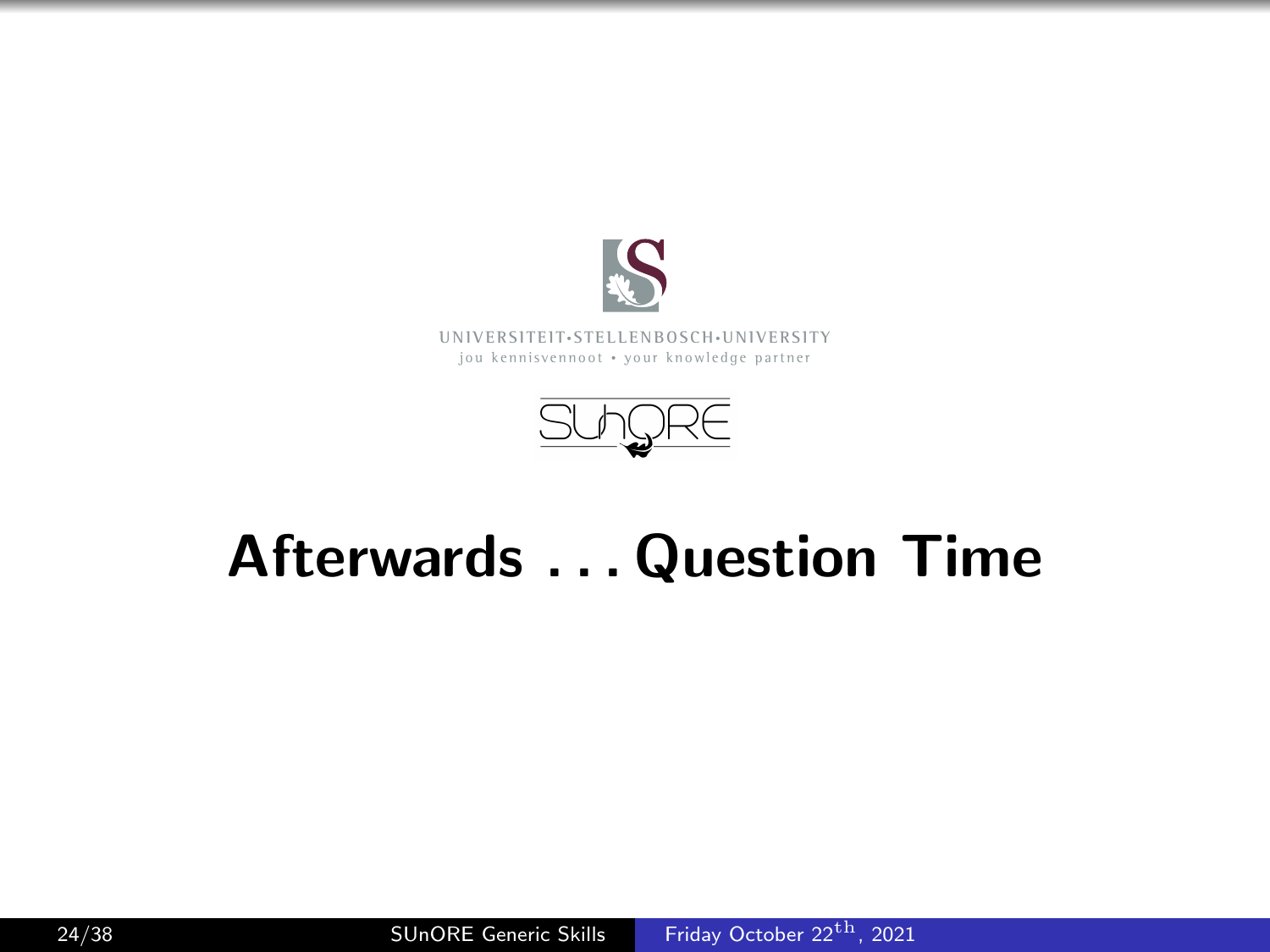- The purpose of question time is to gauge your level of insight and how well you have mastered techniques
- It is not an opportunity for the audience to attack you; therefore don't be on the defence — answer calmly & politely
- Generally examiners will already have formed an idea of the outcome of your assessment when question time starts
- How well you answer questions may, however, prompt them to adjust their assessment upwards or downwards
- There are generally nine types of questions.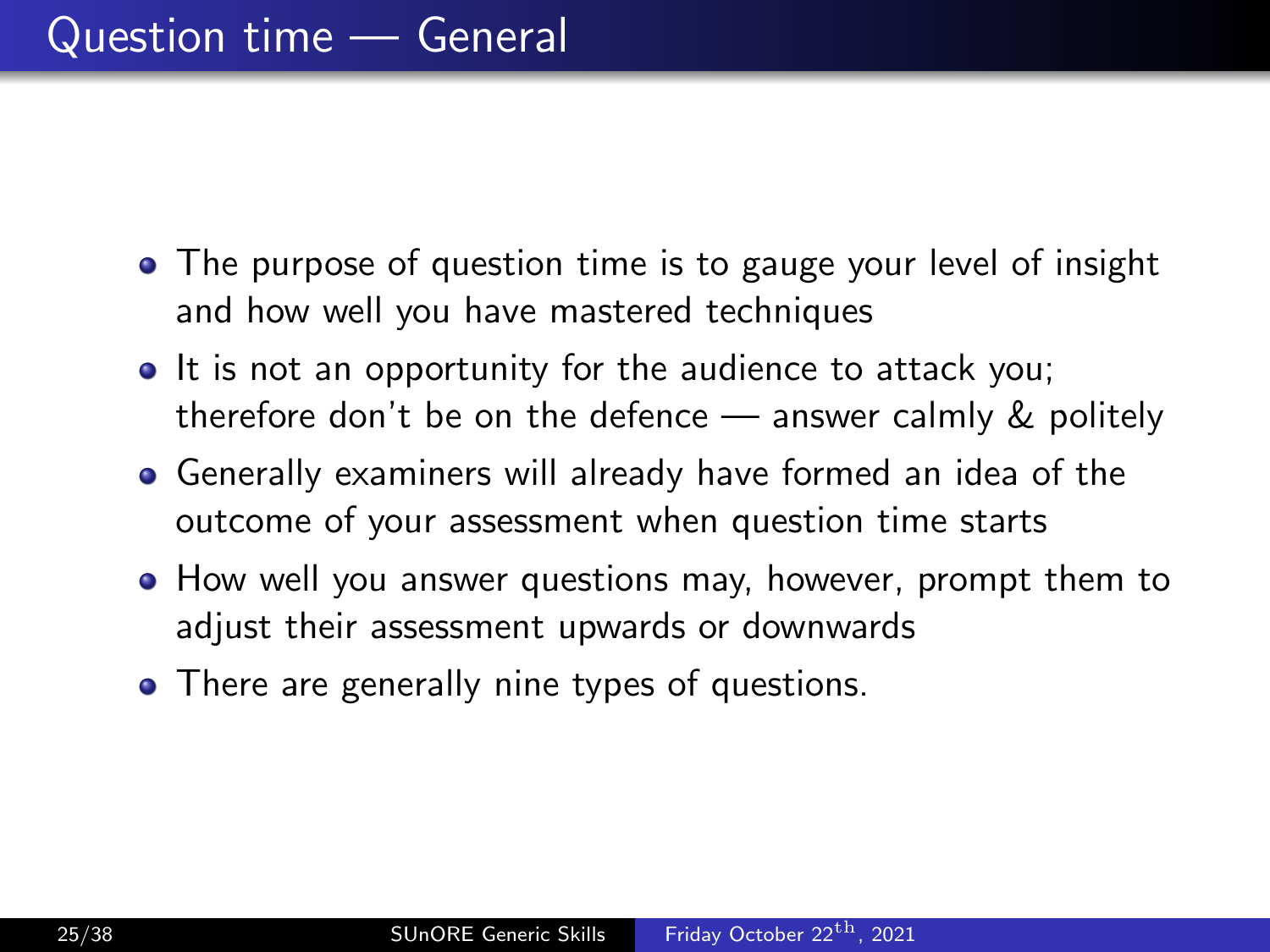### Question types — i. Clarification questions

- "Did I understand you correctly that . . . ?"
- "Can you please explain again why . . . ?"
- These questions arise from an honest lack of understanding; they are typically not meant to test or stub you
- These questions are normally easy to answer merely by elucidating definitions, assumptions or methodology
- Take your time, perhaps go back to a relevant slide in your explanation.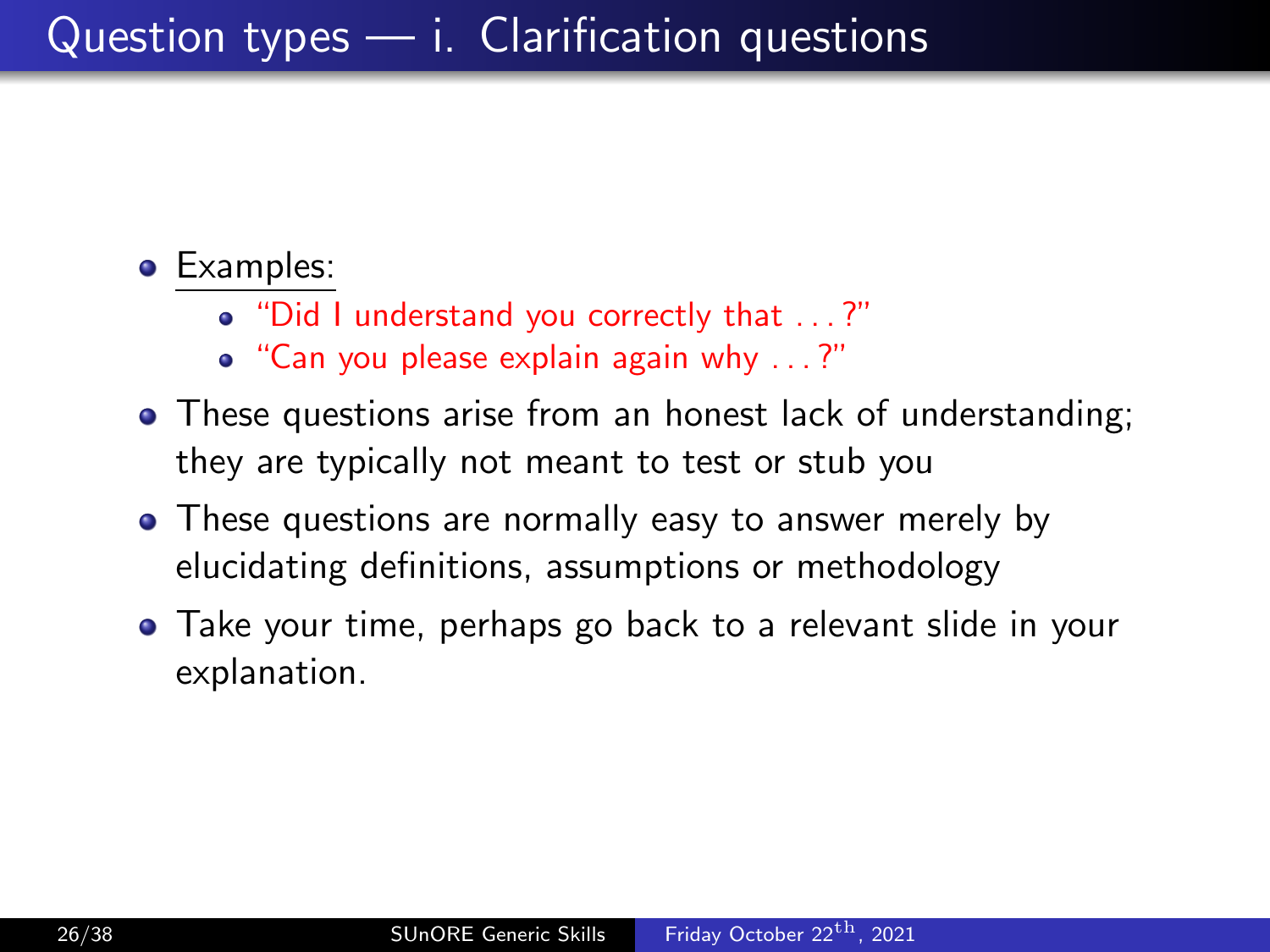### Question types — ii. Informative questions

- **•** Examples:
	- "Did you know that . . . ?"
	- "Are you aware of work by XYZ that is similar to yours?"
- This type of question is normally meant to make you aware of similar or related work not in your bibliography
- $\bullet$  It is the easiest type of question to answer either you are aware of the work, or you are not
- If the answer is "yes," you may elaborate on the work cited in order to demonstrate your knowledge and understanding of it
- If the answer is "no," then please make a note of the citation and mention that you will consult it.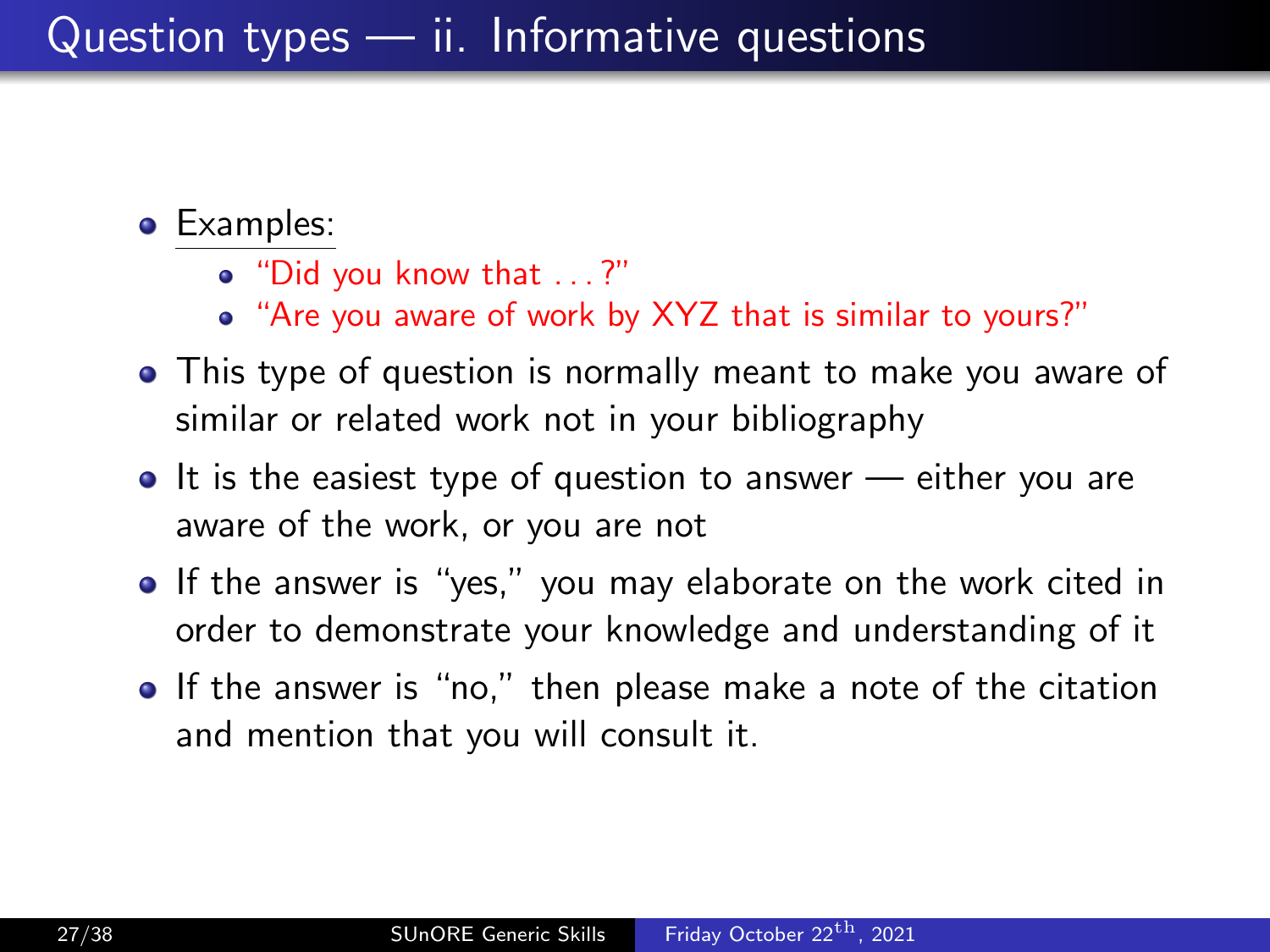### Question types — iii. Scope questions

- "Does your model account for the fact that . . . ?"
- $\bullet$  "Is it realistic to assume that  $\dots$ ?"
- The purpose of this type of question is to try and gauge the scope of your work and the reasons for its delimitation
- At most give a short reason for your scope delimitation rather than vigorously defending your scope
- Your supervisor must take the blame if examiners are not happy with your scope; (s)he may want to defend your scope (this may happen after you have left the room).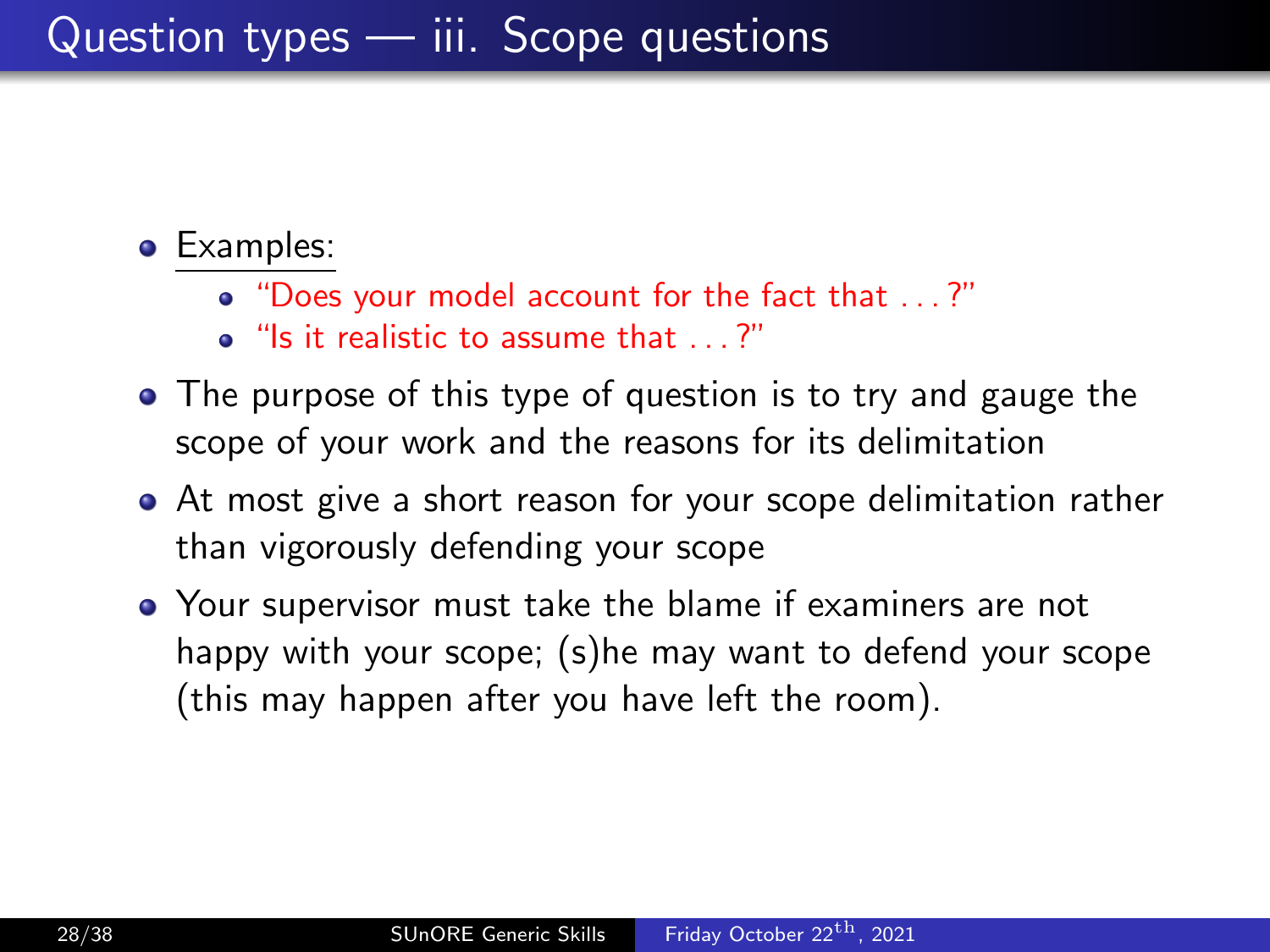- "For what range of the parameter  $x$  is your solution valid?"
- "What will happen to your solution if . . . ?"
- $\bullet$  This type of question is important (expect it) it is meant to test the thoroughness & robustness of your work
- Of course you will have had to do extensive numerical experimentation in order to answer such a question.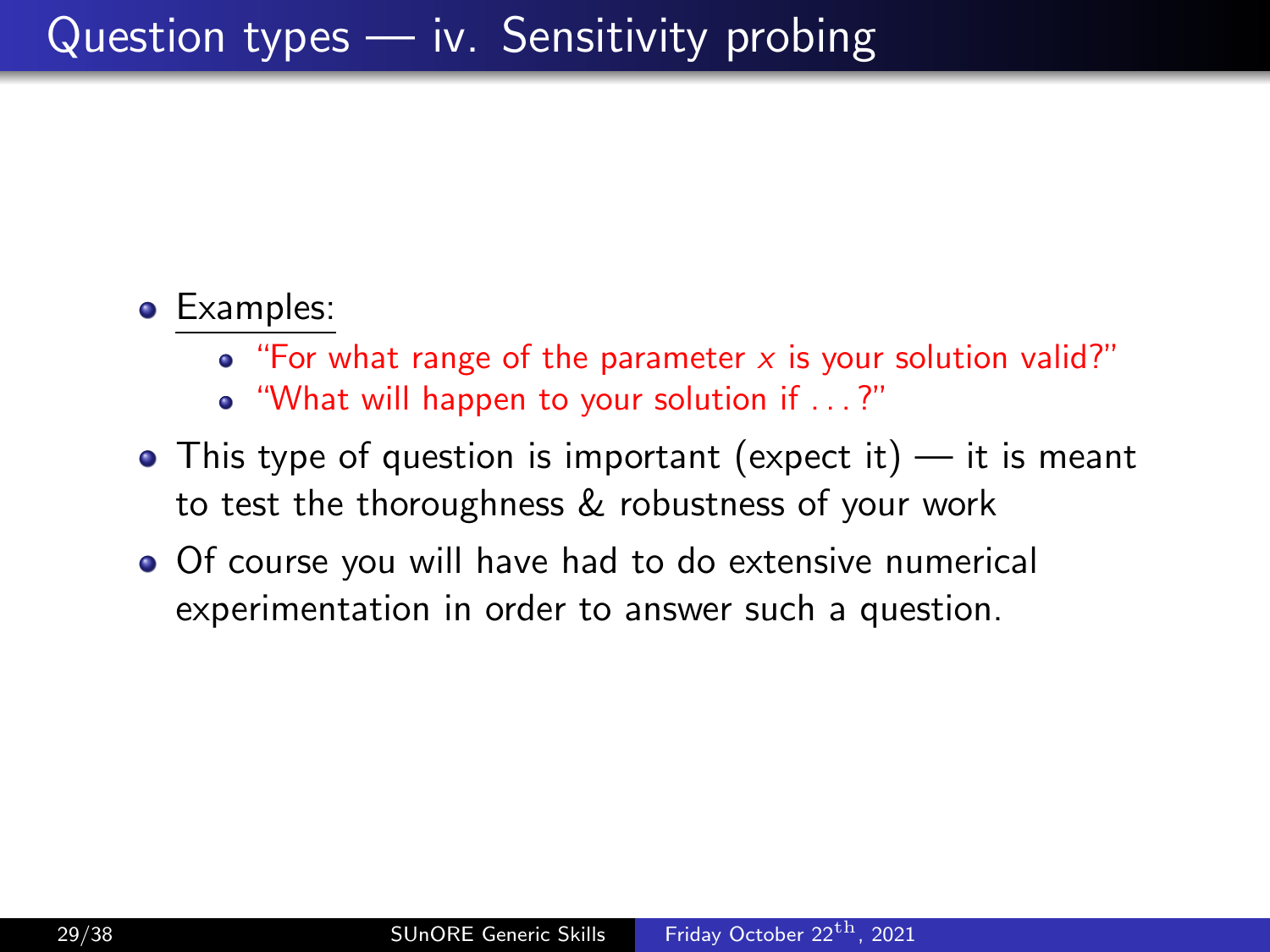- "How do you explain the fact that . . . ?"
- "Don't you find it strange that . . . ?"
- This is the most important type of question (it is likely to influence your mark / perceptions of the quality of your work)
- Make sure you understand the question before answering and take time to answer it carefully.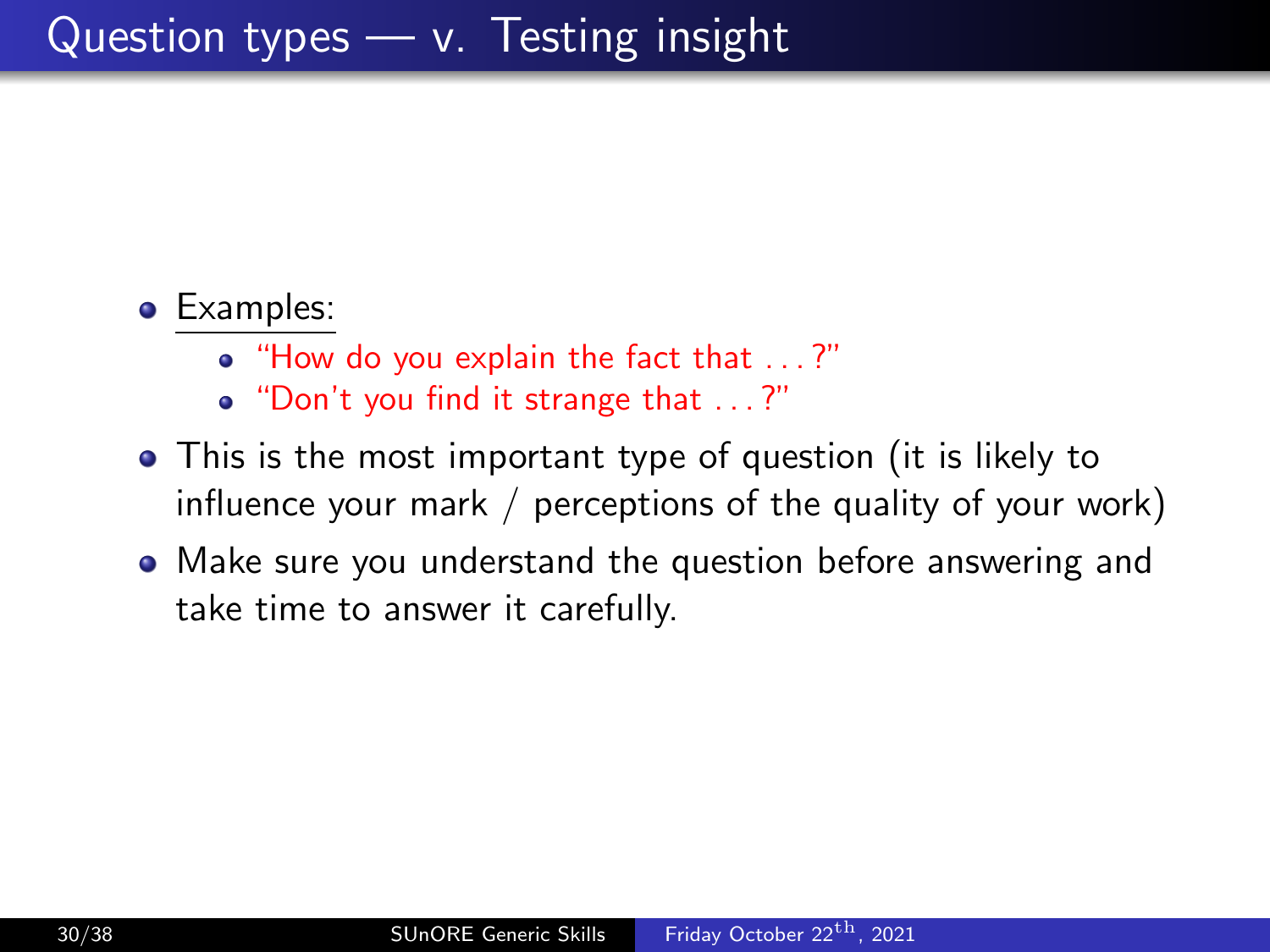### Question types — vi. Error indication

- **•** Examples:
	- "You assume that . . . , yet . . . "
	- "Do you find your result that . . . believable?"
	- "Is it reasonable to assume that . . . ?"
- The purpose of this type of question may be to lead you to the discovery that you have committed an error in your work or it may be to gauge how critically you have though about your work
- Be sure to notice your supervisor's (body language) response to this type of question before answering
- Be gracious enough to admit it if you are convinced that you have made an error; try to gauge the effects of the error on your numerical work and final conclusions / recommendation
- Never try to fudge over the error or attempt to explain it away
- Your supervisor shares the blame for missing a serious error.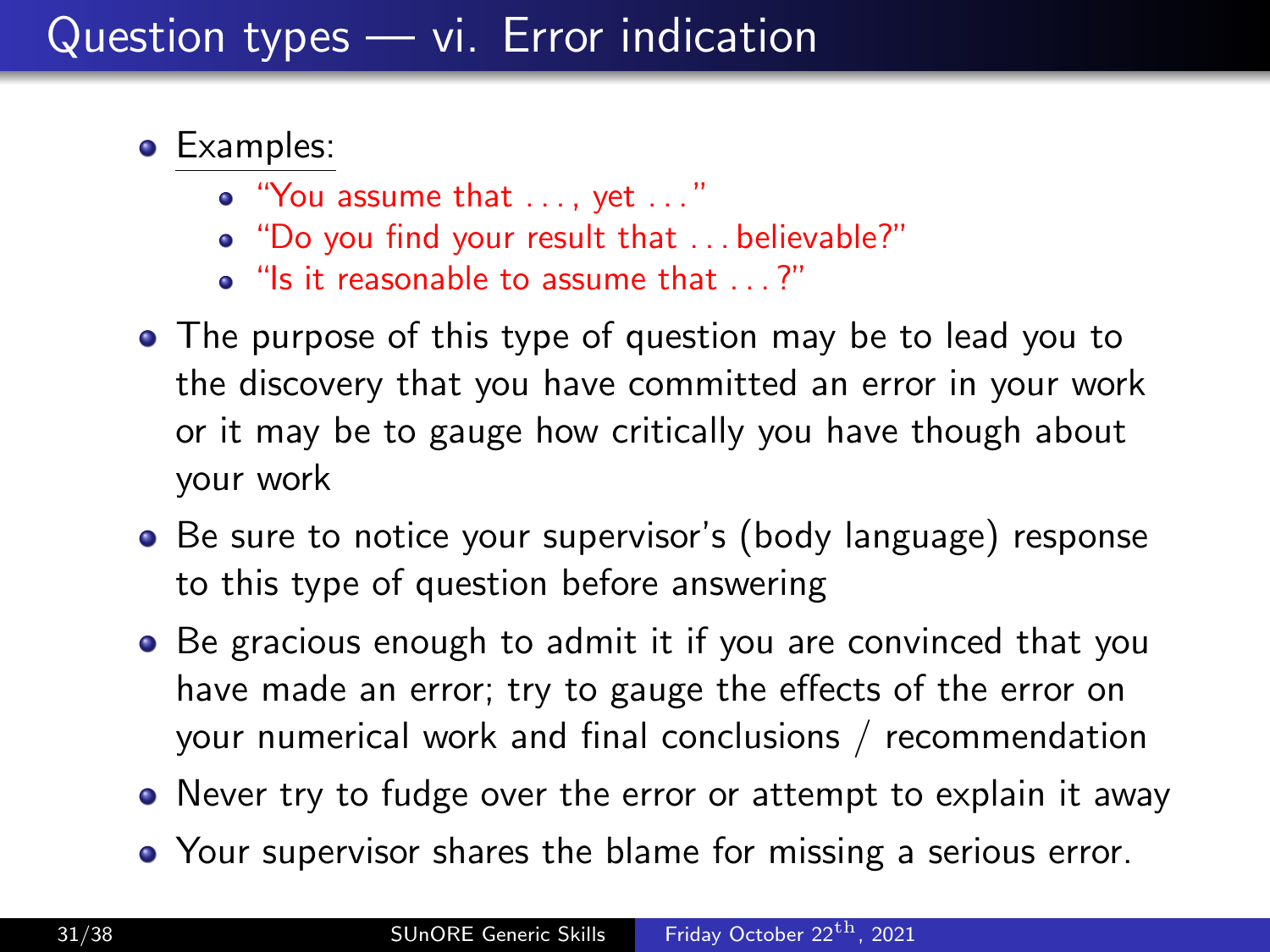### Question types — vii. Questions of trust

- **•** Examples:
	- "Has this idea ever been applied successfully?"
	- "Have any applications of your idea/method ever failed?"
	- "XYZ tried this idea in the context of PQR and it didn't work there. Why should it work here?"
	- "Isn't it obvious that this will never work?"
	- "This is nothing but @#\$%&!"
- This kind of question indicates serious doubts / mistrust about the realism, correctness or reasonableness of your work
- Although poor style, these questions do sometimes surface
- The aggressiveness of this type of question makes it very difficult to handle in a civil manner — keep your calm
- Try to answer by calmly posing a counter question aimed at gauging the reason(s) for the mistrust
- These questions are likely to rouse your supervisor from his/her slumbers ... (perhaps after you've left the room).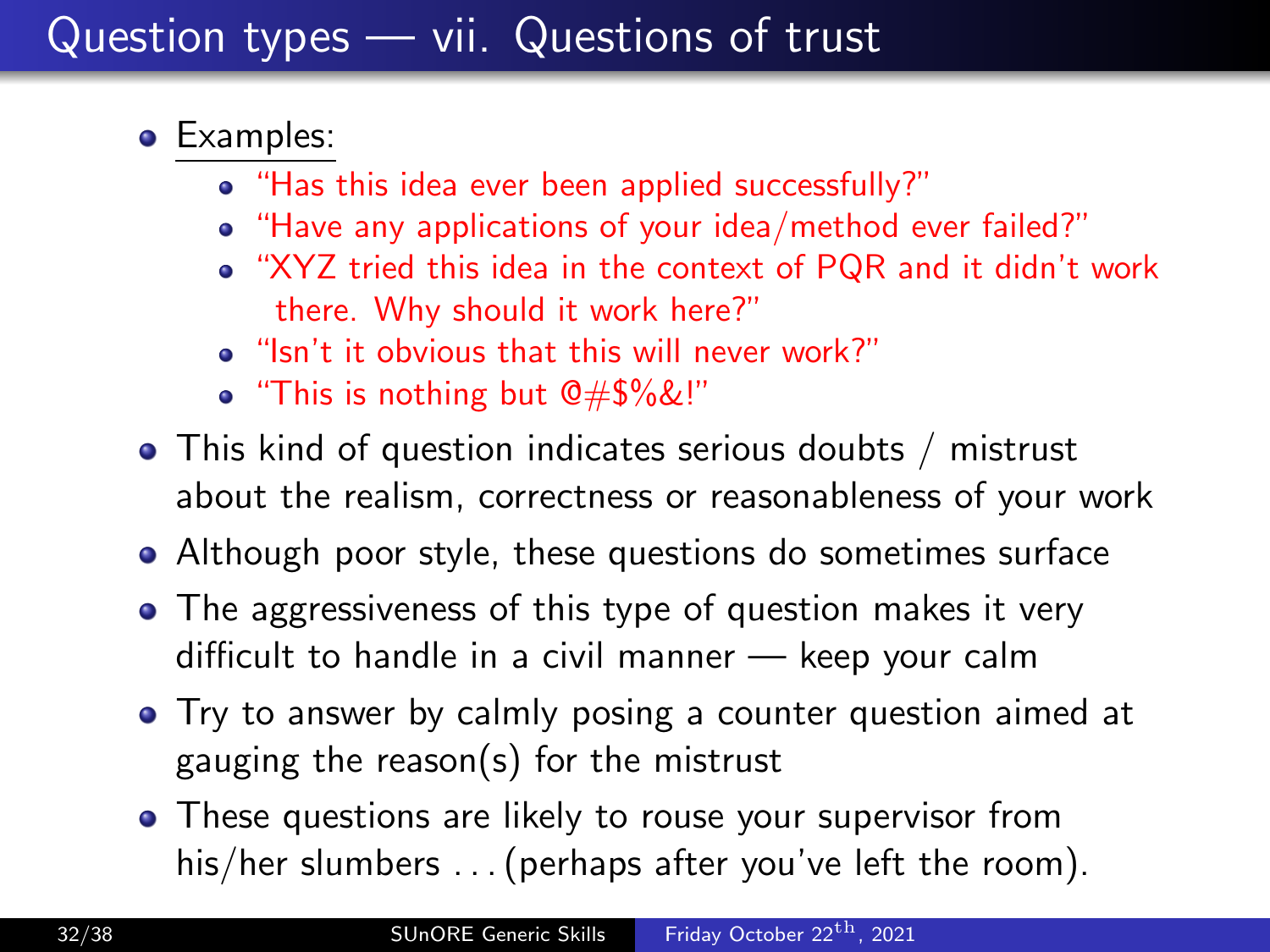### Question types — viii. Opportunity induction

- **•** Examples:
	- "Can you perhaps elaborate on . . . ?"
	- "You didn't have time to cover Chapter X, but can you explain what you did there?"
- Normally your supervisor will not ask questions, but if (s)he does venture a question, it will be this type of question
- The purpose is to provide you with an opportunity to explain something better or cover some work not presented
- The reason for the omission or poor explanation may be accidental or as a result of limited time
- This avenue will be opened up for you if your supervisor gauges that it may result in a better assessment
- In the case of excellent work, this may also be to drive home the standard of the work to examiners.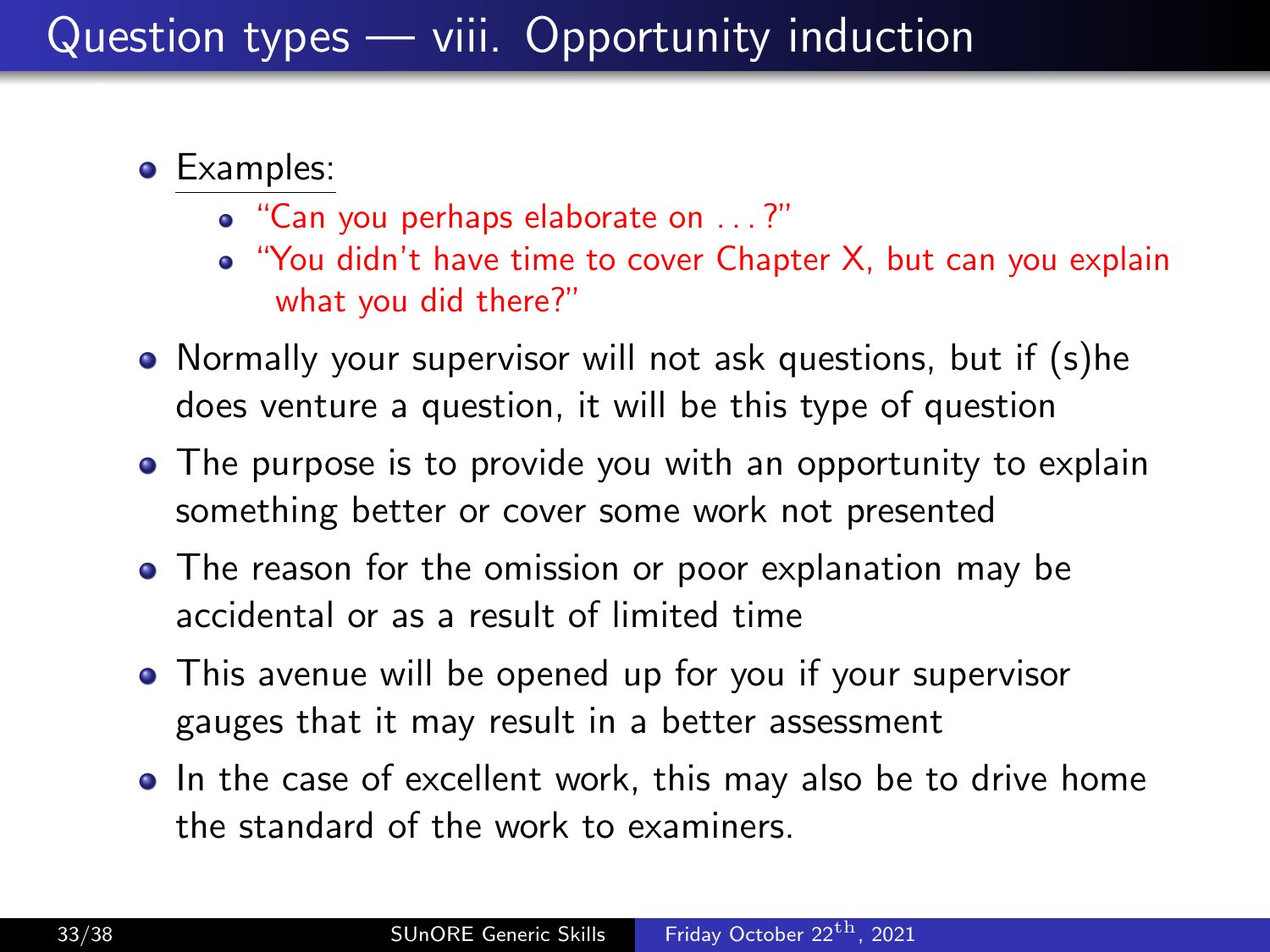- A planted question is a question you arrange beforehand to be asked by a friend or colleague
- The purpose may mistakenly be to show how well you know your work and how lucidly you can answer questions
- Examiners are skilled in detecting the fact that a question was planted
- Never engage in this sort of behaviour; it can make examiners negative about your work and/or ridicule you.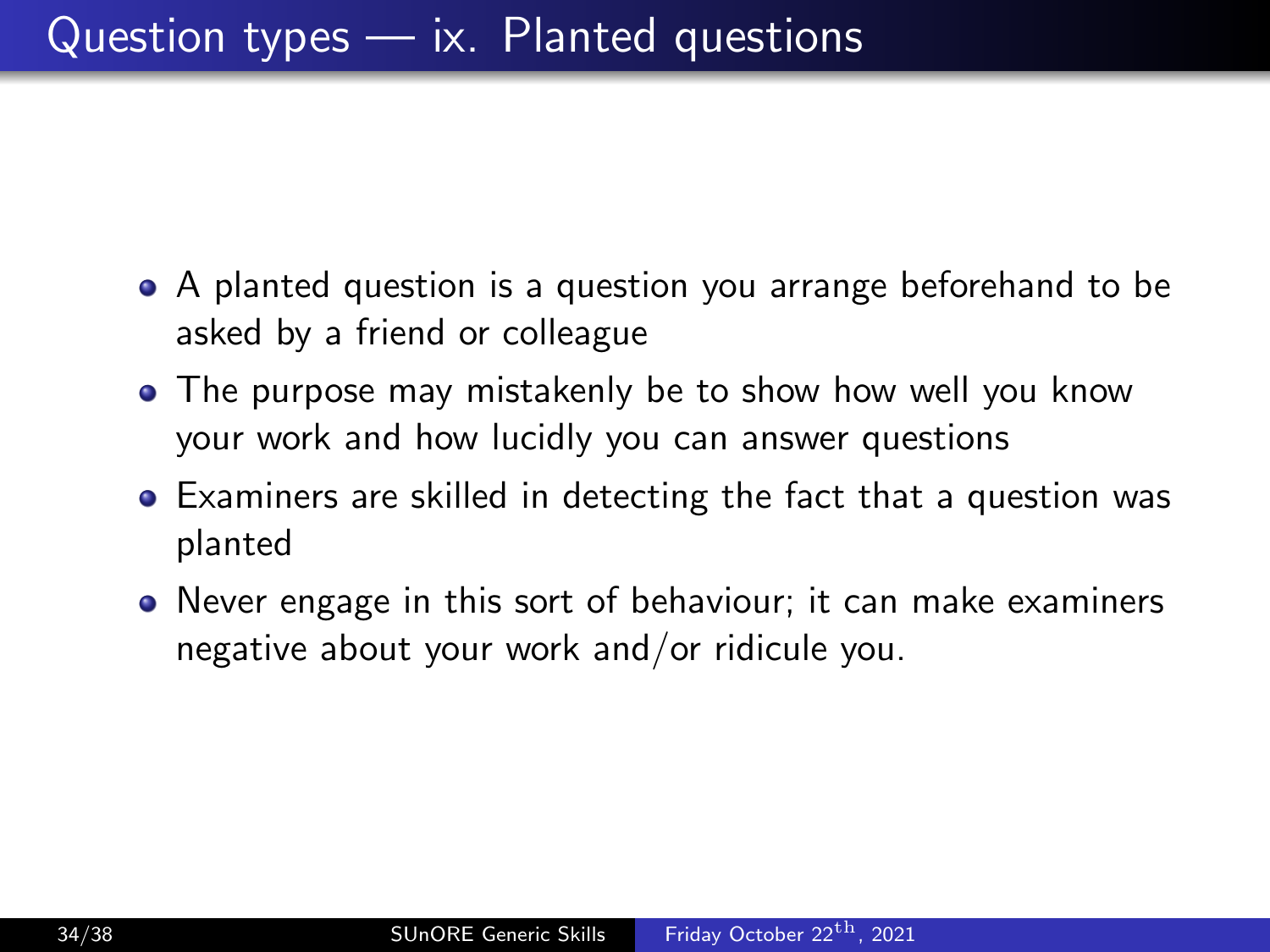- Make sure you understand a question before you answer
- Once understood, reflect a few moments before you answer
- Always be 100% truthful in your answer to a questions
- Be aware of your supervisor's body language after a question
- After questions you will be asked to leave and then a discussion of the standard of your work will follow
- Masters/PhD: At this point leave the meeting; you will be called back and informed of the outcome immediately
- Fourth years: At this point leave the meeting; you will *not* be called back — your supervisor will provide feedback informally afterwards.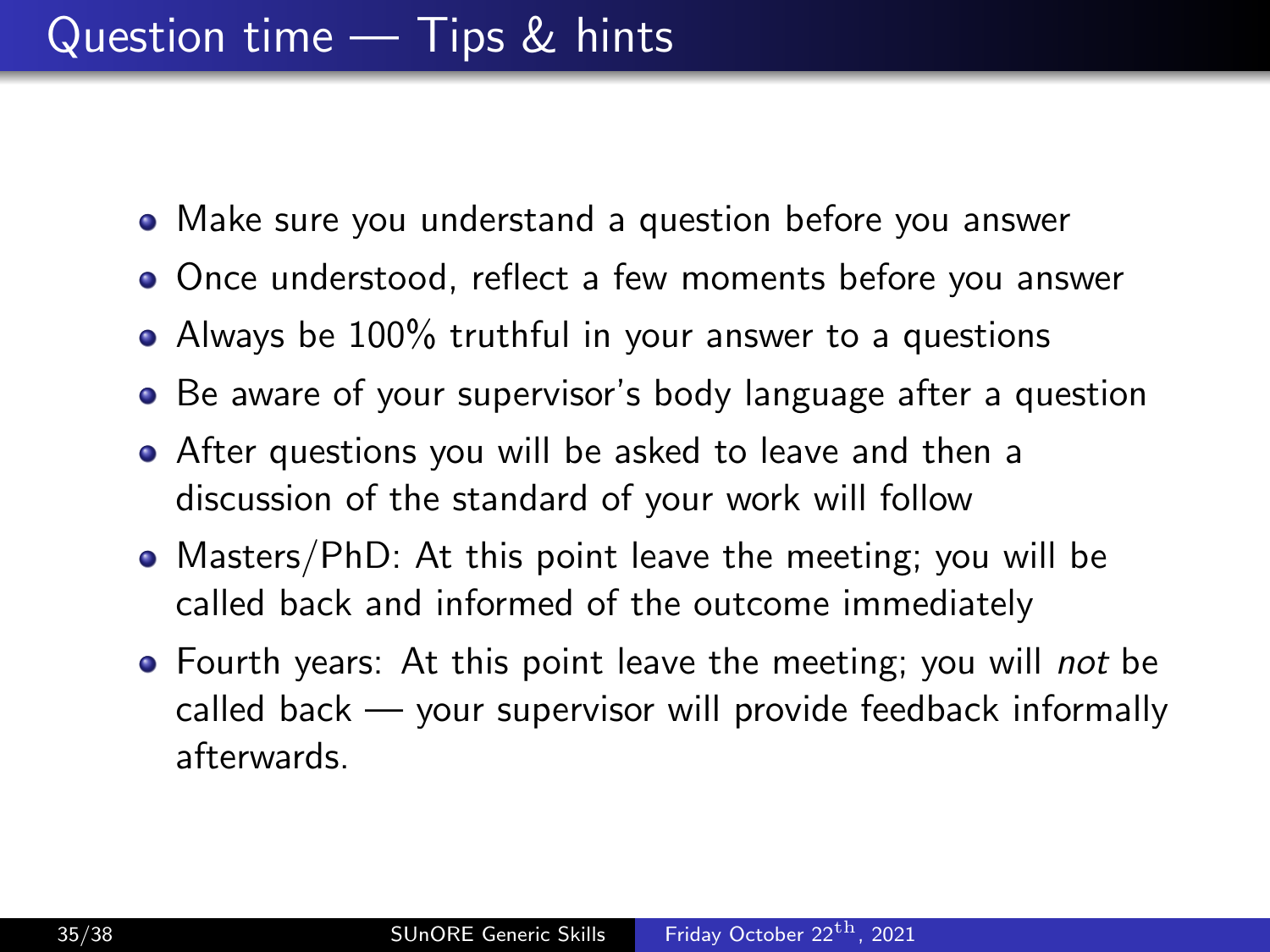Supervisors are normally silent, but may become involved:

- by asking a leading question in response to your answers
	- This normally happens when your answers were wrong / vague or only true in some cases
	- Your supervisor will hint at the nature of the problem
	- Pay attention to the lead and take it from there
- by asking an opportunity induction question
	- Use this opportunity as best possible, but don't be long-winded
- **•** in an altercation with examiners
	- This only happens in rare cases (e.g. when the supervisor feels the student is being treated unfairly or is disrespected)
	- If this happens while you're in the meeting, stay well clear of becoming involved (always remain polite)

It is a good sign if your supervisor remains completely silent.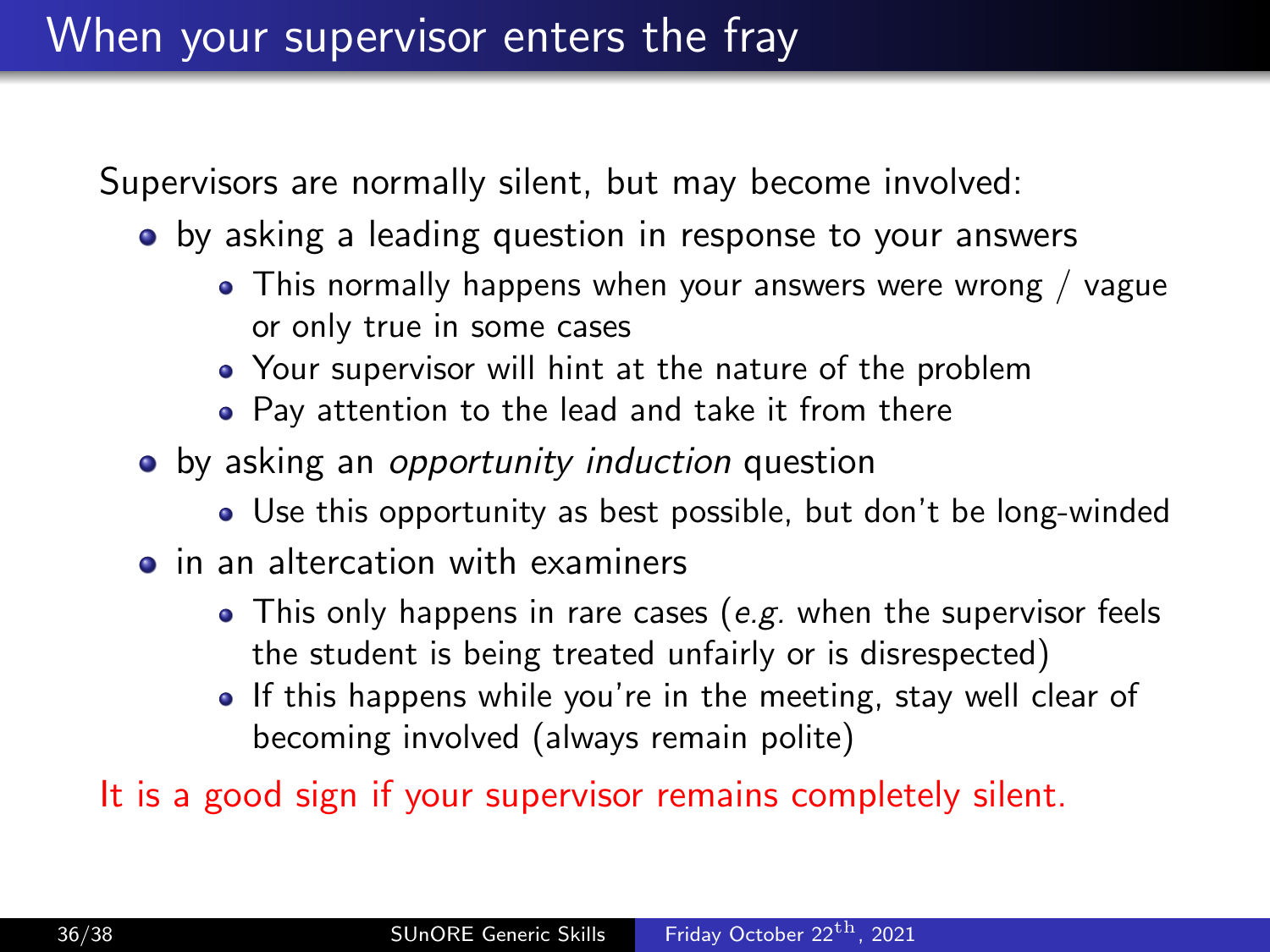

**UNI V E R SI T EI T**• **S T E L L EN BO S CH**•**UNI V E R SI T Y** jou kennisvennoot • your knowledge partner



# When We Next Meet

37/38 SUnORE Generic Skills [Friday October 22](#page-0-0)<sup>th</sup>, 2021